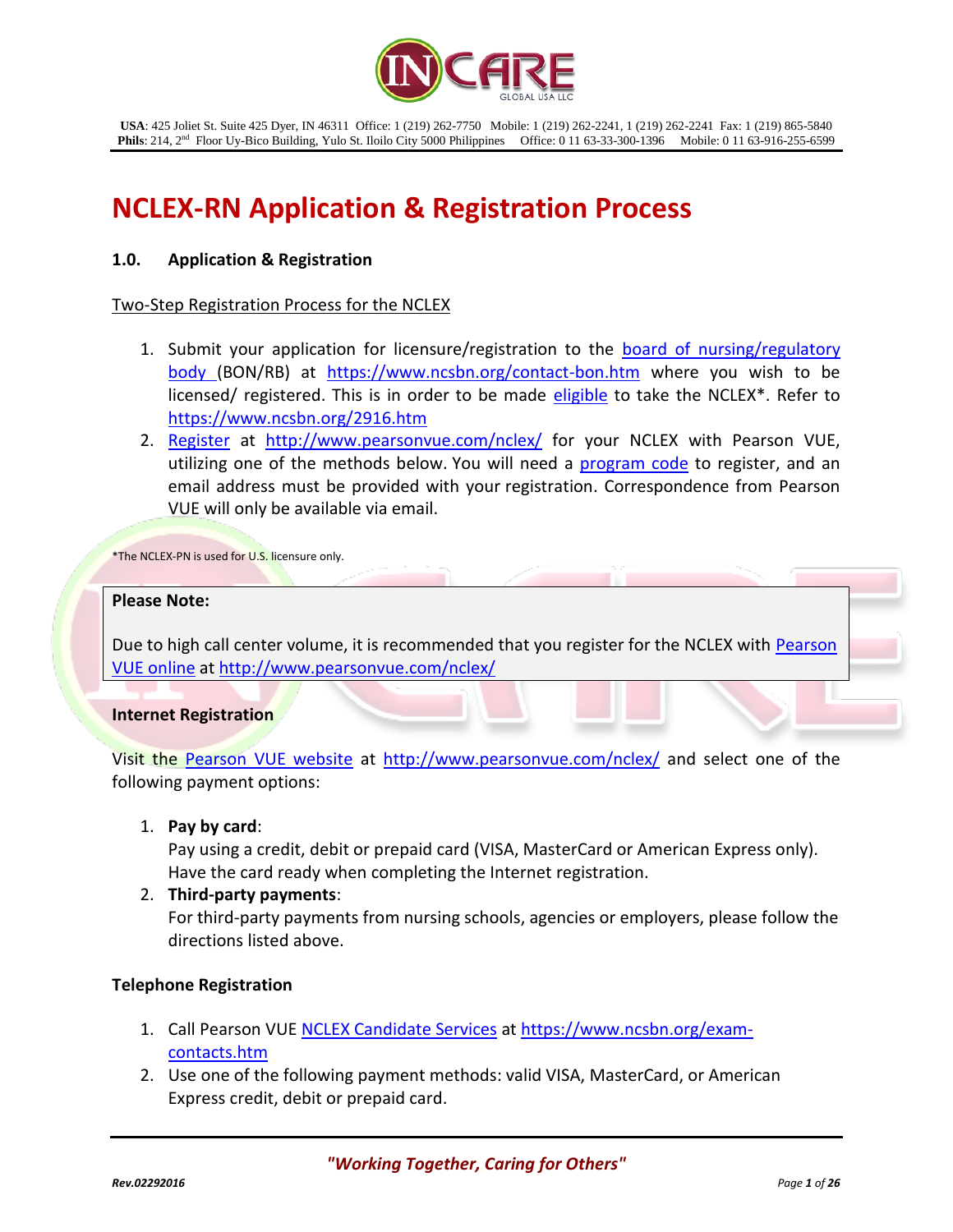

3. Have your card ready when calling to register. The name shown on the card, the card number and the expiration date must be provided.

## **Registration Time Limit**

After your NCLEX registration is created, it will stay open for 365 days waiting for candidate eligibility from the BON/RB. Once you are made eligible, you must test within the validity dates on the Authorization to Test (ATT) email.

- If you are not made eligible or are denied eligibility by your BON/RB within the 365-day time period, your NCLEX registration and exam fee will be forfeited. If this occurs, you will need to re-register and pay another exam fee after the current registration expires.
- You may not have two NCLEX registrations (of the same exam type) open at the same time. If you reregister before your current registration expires, your second registration will be processed and denied, and the fee collected is non-refundable.

| Fee                                                                                  | <b>Candidates Seeking U.S.</b><br><b>Licensure</b>                       | <b>Candidates Seeking Canadian</b><br>Licensure/Registration*           |  |  |
|--------------------------------------------------------------------------------------|--------------------------------------------------------------------------|-------------------------------------------------------------------------|--|--|
| <b>Registration Fee</b>                                                              | \$200 USD                                                                | \$360 CAD                                                               |  |  |
| Additional International<br>Scheduling fee (+value<br>added tax where<br>applicable) | \$150 USD                                                                | \$150 CAD                                                               |  |  |
| Change board of<br>nursing/regulatory body<br>after registration fee                 | \$50 USD                                                                 | \$50 CAD                                                                |  |  |
| Change exam type<br>KRN/PN) after<br>registration fee                                | \$50 USD                                                                 | Not Applicable                                                          |  |  |
| Change exam language<br>  (English/French) after<br>registration fee                 | Not Applicable                                                           | \$50 CAD                                                                |  |  |
| Licensure/Registration<br>Fee                                                        | Contact board of nursing at<br>https://www.ncsbn.org/contact-<br>bon.htm | Contact regulatory body at<br>https://www.ncsbn.org/contact-<br>bon.htm |  |  |

## **1.1. Fees & Payment**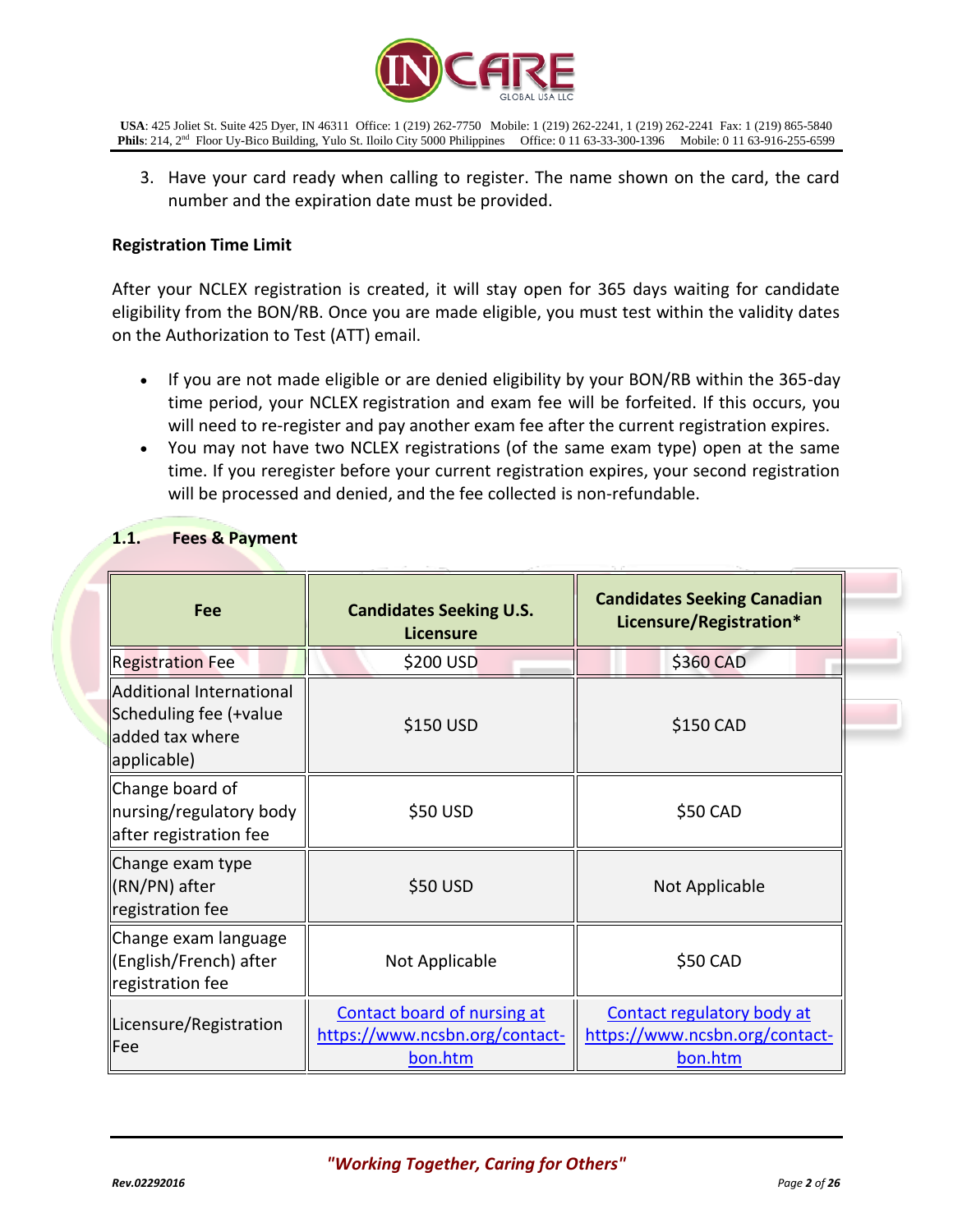

If you have not received any email confirmation of your NCLEX registration within two days of submitting a registration, you should call [NCLEX Candidate Services](https://www.ncsbn.org/exam-contacts.htm) at <https://www.ncsbn.org/exam-contacts.htm> to check the status of your registration. You should not submit another NCLEX registration and fee before calling. If you decide to submit an additional NCLEX registration, you should first stop payment on the original payment submitted.

The only acceptable forms of payment to register for the NCLEX are a credit, debit or prepaid card.

## **1.1a. Qualified Veterans Reimbursement Program**

As part of the ongoing effort to participate in programs aimed at assisting potential nurse licensure candidates, the NCLEX-RN and -PN examinations have been added to the qualified list of non-federal government licensure/certification examinations by the Department of Veterans Affairs. The inclusion of the NCLEX allows for eligible veterans and their dependents (as defined by the Department of Veterans Affairs) to be reimbursed for the cost of test(s) given to qualify an individual for a vocational license or certificate. Currently, qualifying veteran candidates have no limit as to the number of times the exam can be taken.

Veteran reimbursement is not available to candidates seeking licensure/registration in Canada.

## **Steps a candidate must perform in order to receive reimbursement**

Initial requests for reimbursement must be accompanied by VA Form 22-1990 or for dependents VA-Form 22-5490 and sent directly to the local Department of Veterans Affairs office of the candidate. Additionally, the following information needs to be included every time a candidate applies for reimbursement:

- Copy of the candidate's test results.
- Name of the test taken and exam administration date.
- Name and address of issuing state board of nursing for licensure.
- Cost of the exam (registration fees, preparation guides and processing fees will not be reimbursed).

Visit the [Department of Veteran Affairs](http://www.gibill.va.gov/) at<http://www.benefits.va.gov/gibill/> website for more information and to download reimbursement forms.

## **What does this mean to state boards of nursing?**

The impact of this initiative upon your board of nursing is nominal. The registration process for eligible applicants will continue to be the same as described in the NCLEX Candidate Bulletin.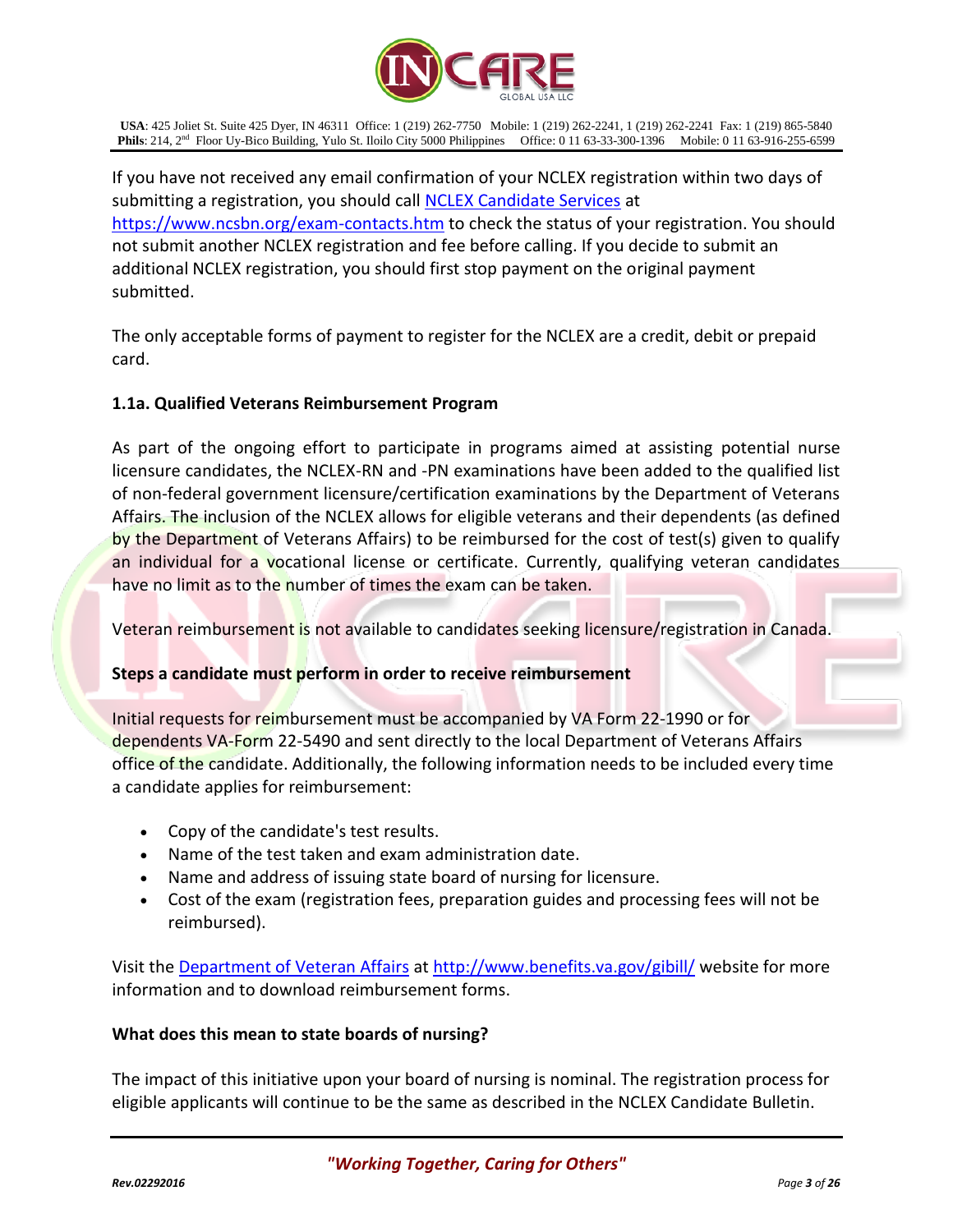

When a qualifying individual applies for reimbursement for taking the NCLEX (\$200), it is done through the candidate's local Department of Veterans Affairs office. As part of the application, the candidate will have to list the board of nursing issuing the license to practice. Other than publicizing this VA benefit to candidates, boards of nursing have no further obligation.

## **1.2. Refund Policy**

## **No Refund Policy**

There will be no refund of registration fees (telephone, or via the Internet) for any reason, including but not limited to:

- Duplicate Registrations (candidates cannot have more than one active registration for the same exam)
- Failure to reschedule and/or cancel an exam appointment outside of 24 business hours
- Failure to appear for an exam appointment

If you have not received a confirmation of your registration within two weeks of submitting your registration, you should contact [NCLEX Candidate Services](https://www.ncsbn.org/exam-contacts.htm) at <https://www.ncsbn.org/exam-contacts.htm> to check the status of your registration. You should not submit another registration and fee before calling. If you decide to submit an additional registration, you should first stop payment on the original payment submitted.

**There will be no refund of the international [scheduling fee](https://www.ncsbn.org/1203.htm) at <https://www.ncsbn.org/1203.htm> for any reason.**

## **1.3. Scheduling**

## **Please Note:**

Due to high call center volume, it is recommended that you schedule your NCLEX with **Pearson** [VUE online](http://www.pearsonvue.com/nclex) a[t http://www.pearsonvue.com/nclex/](http://www.pearsonvue.com/nclex/)

## **Scheduling Options**

**You may not schedule your exam appointment until you have received an [Authorization to](https://www.ncsbn.org/1212.htm)  [Test \(ATT\)](https://www.ncsbn.org/1212.htm) at [https://www.ncsbn.org/1212.htm.](https://www.ncsbn.org/1212.htm) Please note, the ATT will only be sent to the email address you provided in the registration.**

Waiting to call to schedule an exam appointment may significantly limit the selection of dates from which you can choose to schedule. Additionally, if you wait until your ATT is close to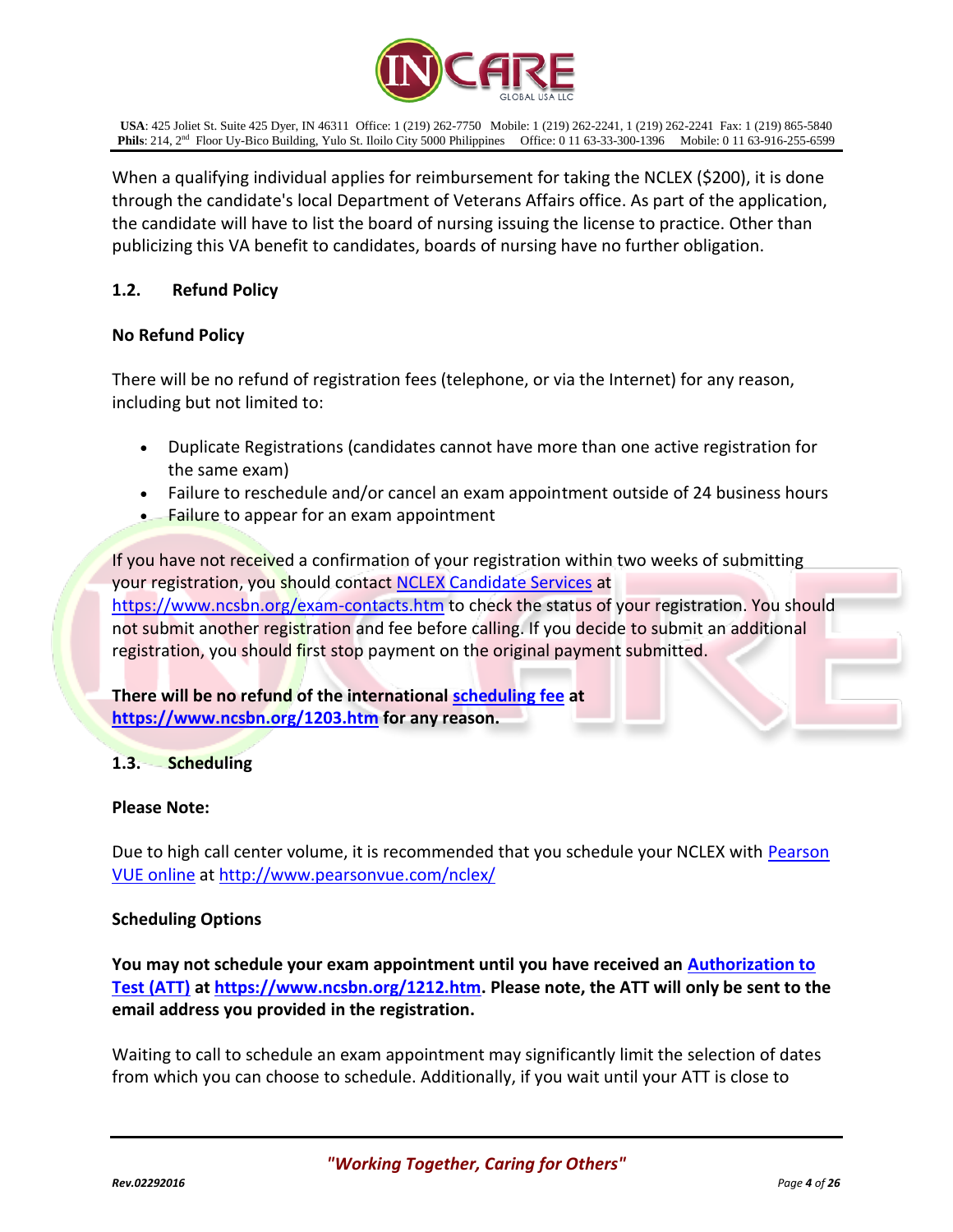

expiring, test centers may not be able to seat you prior to its expiration. If this occurs, you will be required to re-register and pay another exam fee.

First-time test takers will be offered an appointment within 30 days of the request to schedule an appointment. Repeat candidates will be offered an appointment within 45 days. If you wish, you may decline the appointment offered and schedule later than the 30 or 45 days. If your first-choice date or time is unavailable, you will be offered an alternative as close to your first choice as possible.

## **Scheduling Via the Internet**

- Visit th[e Pearson VUE website](http://www.pearsonvue.com/nclex/) at<http://www.pearsonvue.com/nclex/>
- Sign in using your username and password (created during the registration)
- Request preference for date and time of testing at the preferred test center

## **Scheduling Via the Telephone**

- Call Pearson VU[E NCLEX Candidate Services](https://www.ncsbn.org/exam-contacts.htm) a[t https://www.ncsbn.org/exam](https://www.ncsbn.org/exam-contacts.htm)[contacts.htm](https://www.ncsbn.org/exam-contacts.htm)
- Supply your name and ATT number, along with other information to verify your identity
- Request your preference for date and time of testing at the preferred test center

## **Scheduling at an International Test Center**

- You can schedule an appointment for an international test center either [online](http://www.pearsonvue.com/nclex/) at <http://www.pearsonvue.com/nclex/> or over the phone by contacting Pearson VUE [NCLEX Candidate Services](https://www.ncsbn.org/exam-contacts.htm) at [https://www.ncsbn.org/exam-contacts.htm.](https://www.ncsbn.org/exam-contacts.htm)
- You will be charged an additional, [non-refundable fee](https://www.ncsbn.org/1203.htm) refer to <https://www.ncsbn.org/1203.htm> and value added tax (if applicable) at the time of scheduling.

After you have scheduled your appointment, you will be sent a Confirmation of Appointment from Pearson VUE thru you're email. First, verify that all information is correct. Then, call or go online to check that your appointment has been scheduled/ rescheduled. If you did not receive a confirmation every time that you scheduled or rescheduled an appointment, contact Pearson VUE NCLEX Candidate Services immediately to correct any errors to the appointment.

An email address must be provided with your registration. Correspondence from Pearson VUE will only be available via email, including the Confirmation of Appointment from Pearson VUE.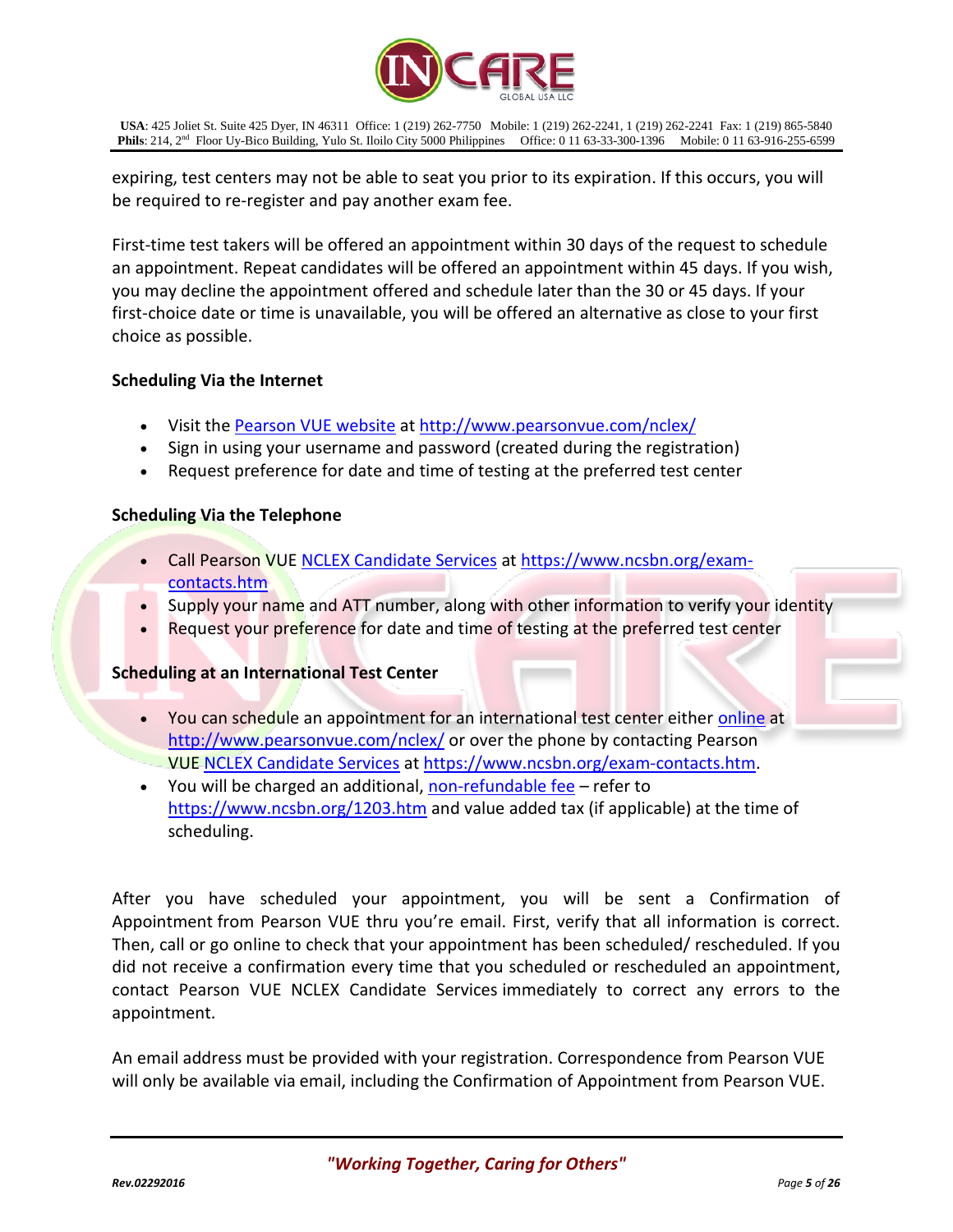

## **1.3a. Changing an Appointment**

## **Procedure for Changing an NCLEX Appointment**

If you need to change your appointment date, time or location, go to the [Pearson VUE website](http://www.pearsonvue.com/nclex/) at<http://www.pearsonvue.com/nclex/> or call [Pearson VUE NCLEX Candidate Services](https://www.ncsbn.org/exam-contacts.htm) at <https://www.ncsbn.org/exam-contacts.htm> **one full business day (24 hours) before your scheduled exam date and time** as described below:

- For exams scheduled on **Tuesday, Wednesday, Thursday** or **Friday**, call Pearson VUE at least 24 hours in advance of the date and time of your appointment local standard time.
- For exams scheduled on **Saturday, Sunday** or **Monday**, call Pearson VUE no later than Friday and at least 24 hours in advance of your appointment time local standard time.

National holidays should also be considered when rescheduling an appointment, as offices may be closed.

NOTE: Leaving a message on an answering machine does not constitute giving the required notice for rescheduling or un-scheduling your exam appointment. You must either reschedule or un-schedule your appointment on the Pearson VUE website or by speaking with an agent at Pearson VUE NCLEX Candidate Services and receive a confirmation of unscheduled/rescheduled appointment email.

## **Changing an International Exam Appointment**

If you have an appointment at an international test center\*, you must call Pearson VUE NCLEX [Candidate Services](https://www.ncsbn.org/exam-contacts.htm) at<https://www.ncsbn.org/exam-contacts.htm> to change your appointment. You may reschedule to another [international](https://www.ncsbn.org/1203.htm) test center without forfeiting your *international* [scheduling fee](https://www.ncsbn.org/1203.htm) a[t https://www.ncsbn.org/1203.htm.](https://www.ncsbn.org/1203.htm) If you choose to reschedule your exam to a domestic test center, it will forfeit the international scheduling fee.

If you have an appointment at a domestic test center and choose to reschedule to an international test center, you will be charged a non-refundable scheduling fee and any applicable Value Added Tax.

## **Changing an Exam Appointment with Testing Accommodations**

If you have been approved for testing accommodations, you should call Pearson VUE [NCLEX](https://www.ncsbn.org/exam-contacts.htm)  [Candidate Services](https://www.ncsbn.org/exam-contacts.htm) at <https://www.ncsbn.org/exam-contacts.htm> and ask for the NCLEX Accommodations Coordinator in order to change your appointment.

## **Missing an Exam Appointment**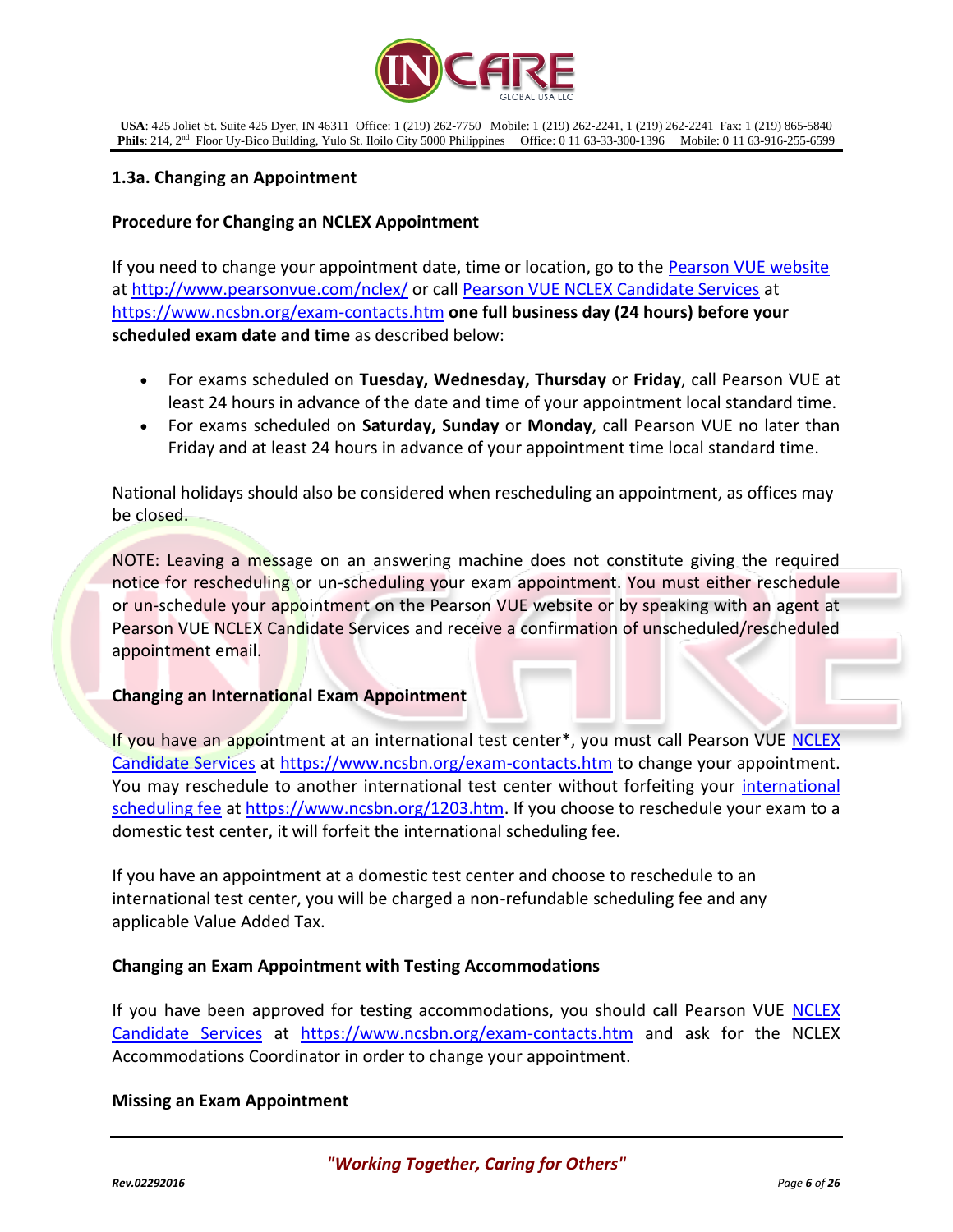

If you fail to arrive for the exam appointment or fail to reschedule/unschedule without giving the appropriate notice, you will forfeit your exam fee (and scheduling fee if applicable) and your ATT will be invalidated. You will be required to reregister and pay another [exam fee](https://www.ncsbn.org/1203.htm) at [https://www.ncsbn.org/1203.htm.](https://www.ncsbn.org/1203.htm) Failure to take the exam will be noted in your registration as an incident report which will be viewable by your board of nursing/regulatory body.

[\\*Definitions of Domestic and International Test Centers](https://www.ncsbn.org/testing-locations.htm) at https://www.ncsbn.org/testinglocations.htm

## **1.4. Eligibility**

## *Eligibility & Licensure/Registration Requirements*

The requirements for eligibility to take the NCLEX and to get a license/registration are determined by the board of nursing/regulatory body (BON/RB). If you are interested in information about eligibility and licensure/registration requirements, you should [contact the](https://www.ncsbn.org/contact-bon.htm)  [BON/RB](https://www.ncsbn.org/contact-bon.htm) at<https://www.ncsbn.org/contact-bon.htm> where you wish to practice.

#### **1.5. Authorization to Test**

After the board of nursing/regulatory body (BON/RB) declares you [eligible](https://www.ncsbn.org/2916.htm) - refer to [https://www.ncsbn.org/2916.htm,](https://www.ncsbn.org/2916.htm) you will receive an Authorization to Test (ATT) email.

You will receive your ATT via the email address you provided when registering. You must have your ATT email to schedule an appointment to take the NCLEX. To gain access to the NCLEX, you will be required to present one form o[f acceptable identification](https://www.ncsbn.org/1221.htm) – refer to [https://www.ncsbn.org/1221.htm.](https://www.ncsbn.org/1221.htm) The first and last name on your identification must match exactly the name you provided when registering.

## **ATT Validity Dates**

- Each ATT is valid for a period of time specified by the BON/RB (the average length of an ATT is 90 days).
- Once the BON/RB has declared you eligible to test and you receive your ATT, you must test within the validity dates on the ATT.
- Call [NCLEX Candidate Services](https://www.ncsbn.org/exam-contacts.htm) at<https://www.ncsbn.org/exam-contacts.htm> if you've lost your ATT or if you have not received your ATT two weeks after registering.
- The ATT contains the authorization number, candidate identification number and an expiration date.
- **These validity dates cannot be extended for any reason.**

## **2.0. Before the Exam**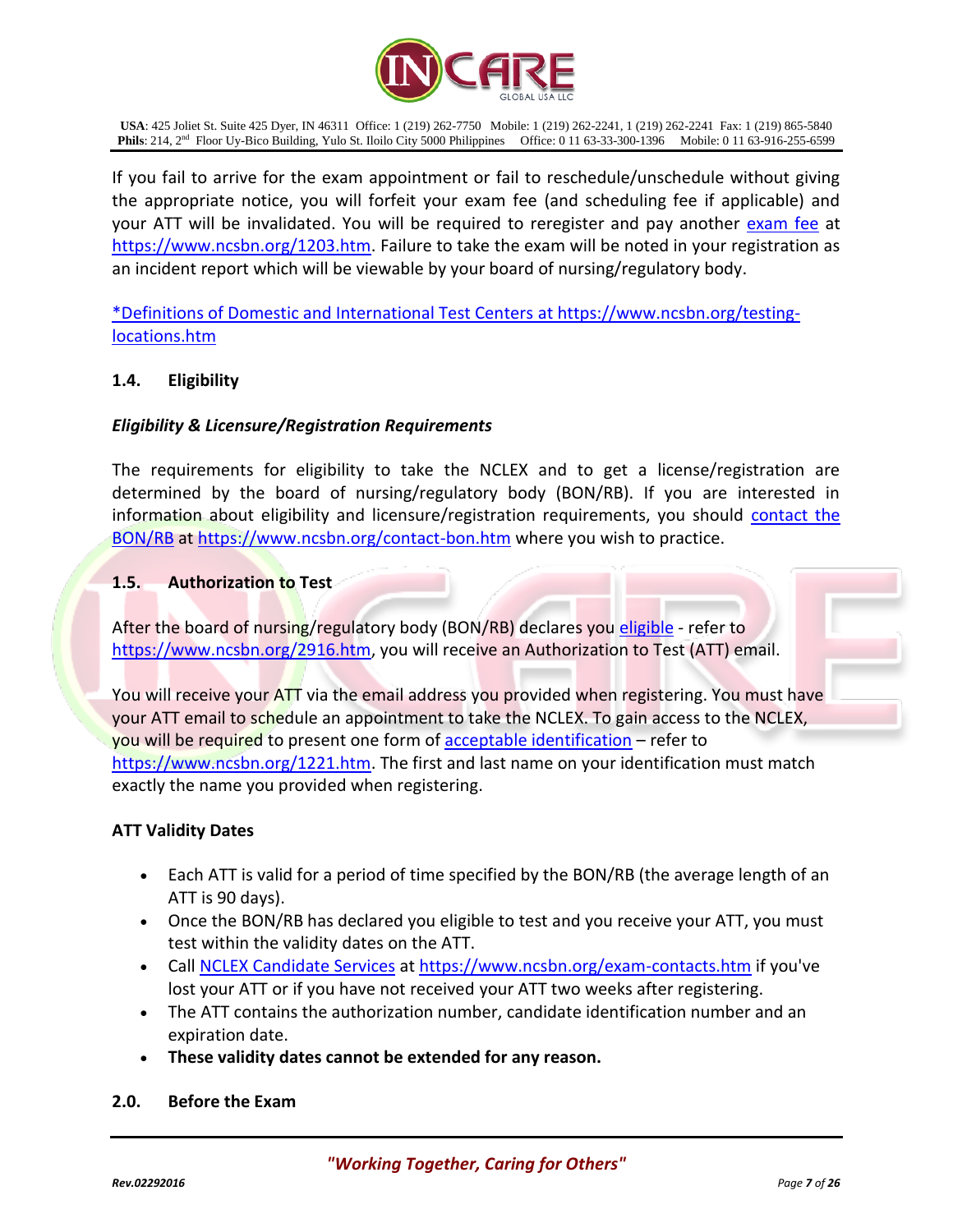

## **NCLEX Registration and Authorization to Test**

Before you can take the NCLEX, you'll need an **[Authorization to Test \(ATT\)](https://www.ncsbn.org/1212.htm)** – refer to <https://www.ncsbn.org/1212.htm>. To get this, you'll need to apply to your [board of](https://www.ncsbn.org/contact-bon.htm)  [nursing/regulatory body \(BON/RB\)](https://www.ncsbn.org/contact-bon.htm) at<https://www.ncsbn.org/contact-bon.htm> and then register with [Pearson VUE](http://www.pearsonvue.com/nclex/) at<http://www.pearsonvue.com/nclex/>. You'll want to start this process well in advance of your target date for taking the exam.

## **Preparation for the NCLEX**

Review the [NCLEX Candidate Bulletin](https://www.ncsbn.org/1213.htm) at<https://www.ncsbn.org/1213.htm> and familiarize yourself with the format of the [NCLEX test plan](https://www.ncsbn.org/testplans.htm) at [https://www.ncsbn.org/testplans.htm.](https://www.ncsbn.org/testplans.htm) It is also important to [locate your test site](http://www.pearsonvue.com/servlet/vue.web2.core.Dispatcher?webContext=CandidateSite&webApp=TestCenterLocator&requestedAction=register) at

[http://www.pearsonvue.com/servlet/vue.web2.core.Dispatcher?webContext=CandidateSite&](http://www.pearsonvue.com/servlet/vue.web2.core.Dispatcher?webContext=CandidateSite&webApp=TestCenterLocator&requestedAction=register) [webApp=TestCenterLocator&requestedAction=register](http://www.pearsonvue.com/servlet/vue.web2.core.Dispatcher?webContext=CandidateSite&webApp=TestCenterLocator&requestedAction=register) because they can fill up quickly. Do not wait until your ATT is close to expiration to schedule your exam or you may have to reregister and pay another exam fee.



- o Register and pay the fee for the NCLEX with Pearson VUE
- o [Click for more information](https://www.ncsbn.org/1202.htm)
- Acknowledgement of Registration

 $\overline{\text{+}}$  Authorization to Test (ATT)

## **Summary of Steps to take the NCLEX**

1. Learn about eligibility and then apply for licensure/ registration with a [BON/RB](https://www.ncsbn.org/contact-bon.htm) at [https://www.ncsbn.org/contact-bon.htm.](https://www.ncsbn.org/contact-bon.htm)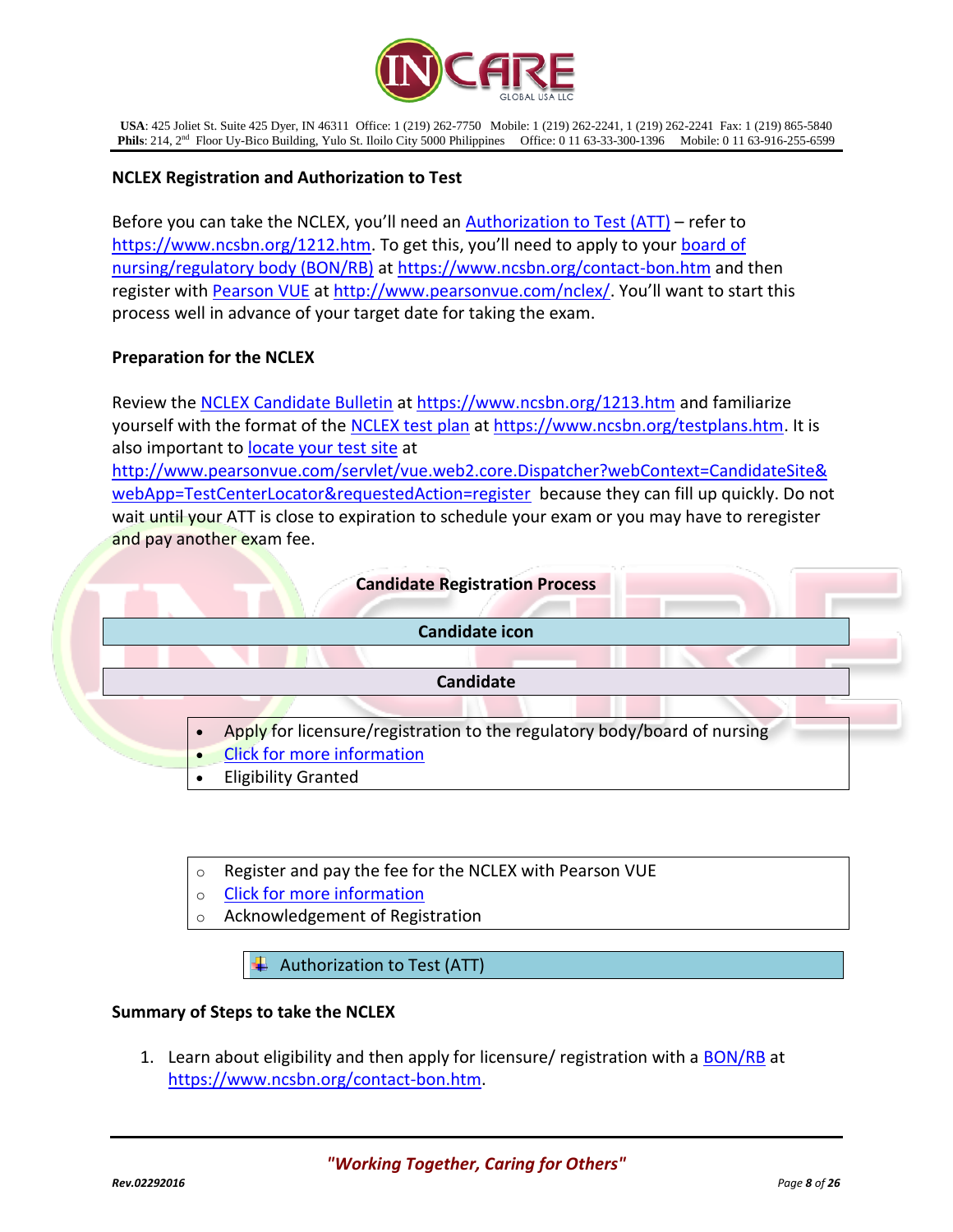

- 2. Register and pay th[e exam fee](https://www.ncsbn.org/1203.htm) refer t[o https://www.ncsbn.org/1203.htm](https://www.ncsbn.org/1203.htm) to [Pearson](http://www.pearsonvue.com/nclex/)  [VUE](http://www.pearsonvue.com/nclex/) at [http://www.pearsonvue.com/nclex/.](http://www.pearsonvue.com/nclex/)
- 3. Wait to schedule until you receive the following from Pearson VUE: Acknowledgement of Receipt of Registration and  $\Delta$ uthorization to Test  $(ATT)$  – refer to [https://www.ncsbn.org/1212.htm.](https://www.ncsbn.org/1212.htm)
- 4. Schedule your exam with [Pearson VUE](http://www.pearsonvue.com/nclex/) at [http://www.pearsonvue.com/nclex/.](http://www.pearsonvue.com/nclex/)

For more details, see the [Candidate Bulletin](https://www.ncsbn.org/1213.htm) a[t https://www.ncsbn.org/1213.htm.](https://www.ncsbn.org/1213.htm)

## **2.1. Passing Standard**

## **Setting the NCLEX Passing Standards**

Because the practice of nursing changes over time, it is necessary to periodically re-evaluate the appropriateness of the passing standards for both the NCLEX-RN and NCLEX-PN. To ensure that the passing standards for these exams accurately reflect the amount of nursing ability currently required to practice competently at the entry level, the NCSBN Board of Directors re-evaluates their passing standards every three years when the test plans are reviewed. Below is a sample of the information considered in the evaluation of a passing standard?

- 1. The results of a standard setting exercise undertaken by the Panel of Judges. Currently, this exercise consists of a criterion-referenced standard setting method, with additional statistical result compromise procedures. Also, a list of members on the Panel of Judges and their qualifications are included.
- 2. A historical record of the passing standard and annual summaries of candidate performance on the NCLEX since the implementation of the CAT methodology in 1994.
- 3. The results from the annual standard setting survey, which solicits the opinions of employers and educators regarding the competence of the current cohort of entry-level nurses.
- 4. The educational readiness of high school graduates who expressed an interest in nursing. Currently, American College Testing service (ACT) provides this information.

## **NCLEX-RN Passing Standard**

The NCSBN Board of Directors voted in December 2012 to raise the passing standard for the NCLEX-RN. The passing standard was revised from -0.16 logits to 0.00 logit. This passing standard was implemented April 1, 2013, in conjunction with the 2013 NCLEX-RN Test Plan. The new passing standard will remain in effect through March 31, 2016.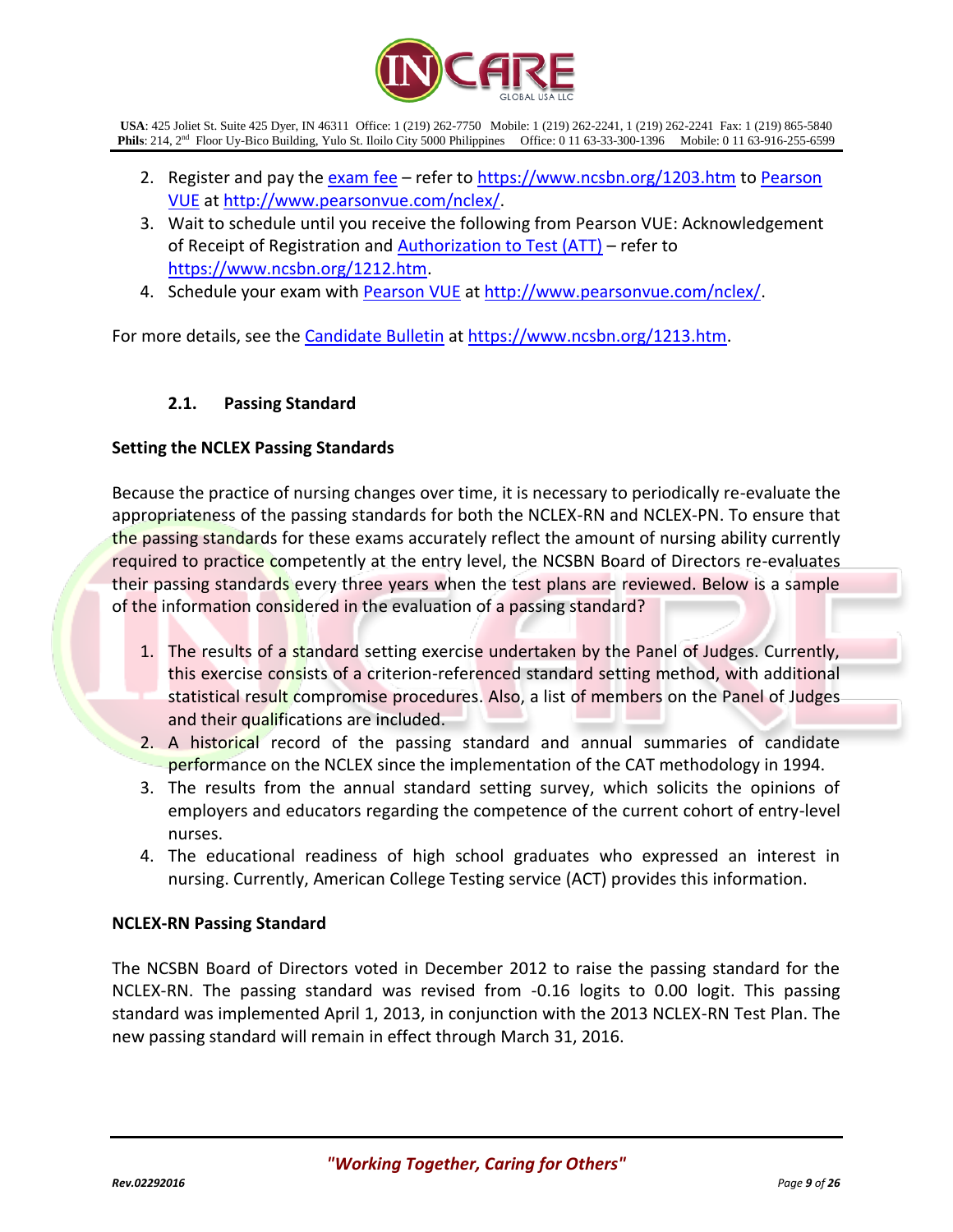

**New! NCSBN voted on December 9, 2015 to uphold the current passing standard for the NCLEX-RN. The passing standard will remain at the current level of 0.00 logit that was instituted April 1, 2013. This passing standard will remain in effect through March 31, 2019.**

## **NCLEX-PN Passing Standard**

The NCSBN Board of Directors voted in December 2013 to raise the passing standard for the NCLEX-PN. The passing standard was revised from -0.27 to -0.21 logits. The passing standard was implemented April 1, 2014 in conjunction with the 2014 NCLEX-PN Test Plan. The new standard will remain in effect through March 31, 2017.

#### **CAT Definitions**

- **Candidate Ability** The level of entry-level nursing knowledge, skills and abilities that the candidate has.
- **Ability Estimate** The level of entry-level nursing knowledge, skills and abilities that the computer has determined that the candidate has.
- **Passing Standard** A cut point along an ability range that marks the minimum ability level requirement. For the NCLEX, it is the minimum ability required to safely and effectively practice nursing at the entry-level.
- **Logit** A unit of measurement to report relative differences between candidate ability estimates and item difficulties.

## **2.2. Computerized Adaptive Testing (CAT)**

The NCLEX uses CAT to administer the exam. CAT is a method for administering exams that merges computer technology with modern measurement theory to increase the efficiency of the exam process.

## **Why CAT?**

CAT is used for the NCLEX because it:

- Reduces the number of "easy" items that high-ability candidates receive; "easy" items tell little about a high performing candidate's ability
- Reduces the number of "difficult" items low-ability candidates receive; candidates tend to guess on items that are too difficult which can skew results
- Reduces item exposure and subsequent security risks
- Improves precision of measurement of the NCLEX candidate's ability related to nursing and
- Provides a valid and reliable measurement of nursing competence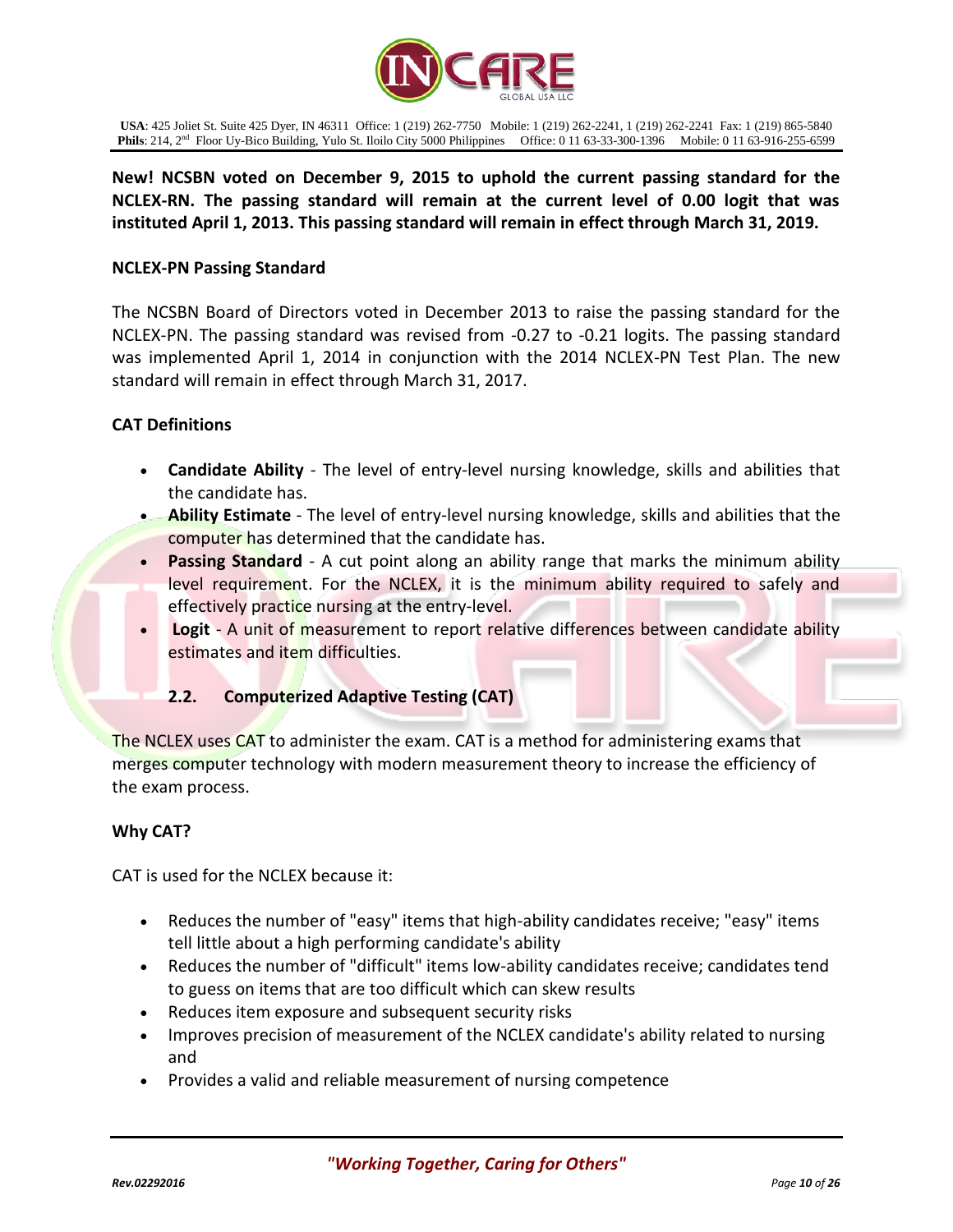

#### **How Does CAT Work?**

- 1. Every time you answer an item, the computer re-estimates your ability based on all the previous answers and the difficulty of those items.
- 2. The computer then selects the next item that you should have a 50% chance of answering correctly.
	- $\circ$  This way, the next item should not be too easy or too hard
	- $\circ$  The computer's goal is to get as much information as possible about your true ability level
	- $\circ$  You should find each item challenging as each item is targeted to your ability
- 3. With each item answered, the computer's estimate of your ability becomes more precise.

[Item Selection Process Overview Video](https://www.ncsbn.org/5906.htm) at https://www.ncsbn.org/5906.htm

[How the NCLEX Works FAQs](https://www.ncsbn.org/9009.htm) at https://www.ncsbn.org/9009.htm

## **Pass/Fail Rules**

The computer decides whether you passed or failed the NCLEX using one of three rules:

- 1. [95% Confidence Interval Rule](https://www.ncsbn.org/5908.htm) at https://www.ncsbn.org/5908.htm
- 2. [Maximum-Length Exam Rule](https://www.ncsbn.org/5910.htm) at https://www.ncsbn.org/5910.htm
- 3. [Run-out-of-time \(R.O.O.T.\) Rule](https://www.ncsbn.org/5912.htm) at https://www.ncsbn.org/5912.htm

## **CAT Definitions**

- **Candidate ability** The level of entry-level nursing knowledge, skills and abilities that the candidate has.
- **Ability estimate** The level of entry-level nursing knowledge, skills and abilities that the computer has determined that the candidate has.
- **Passing standard** A cut point along an ability range that marks the minimum ability level requirement. For the NCLEX, it is the minimum ability required to safely and effectively practice nursing at the entry-level. Learn more about the [passing standard](https://www.ncsbn.org/2630.htm) at <https://www.ncsbn.org/2630.htm> https://www.ncsbn.org/2630.htmhere.
- **Logit** A unit of measurement to report relative differences between candidate ability estimates and item difficulties.

## **I. 3.0. Exam Day**

In this section, you will find an in-depth look at the [candidate exam day process](https://www.ncsbn.org/1219.htm) at <https://www.ncsbn.org/1219.htm> and the rules to be followed during the administration of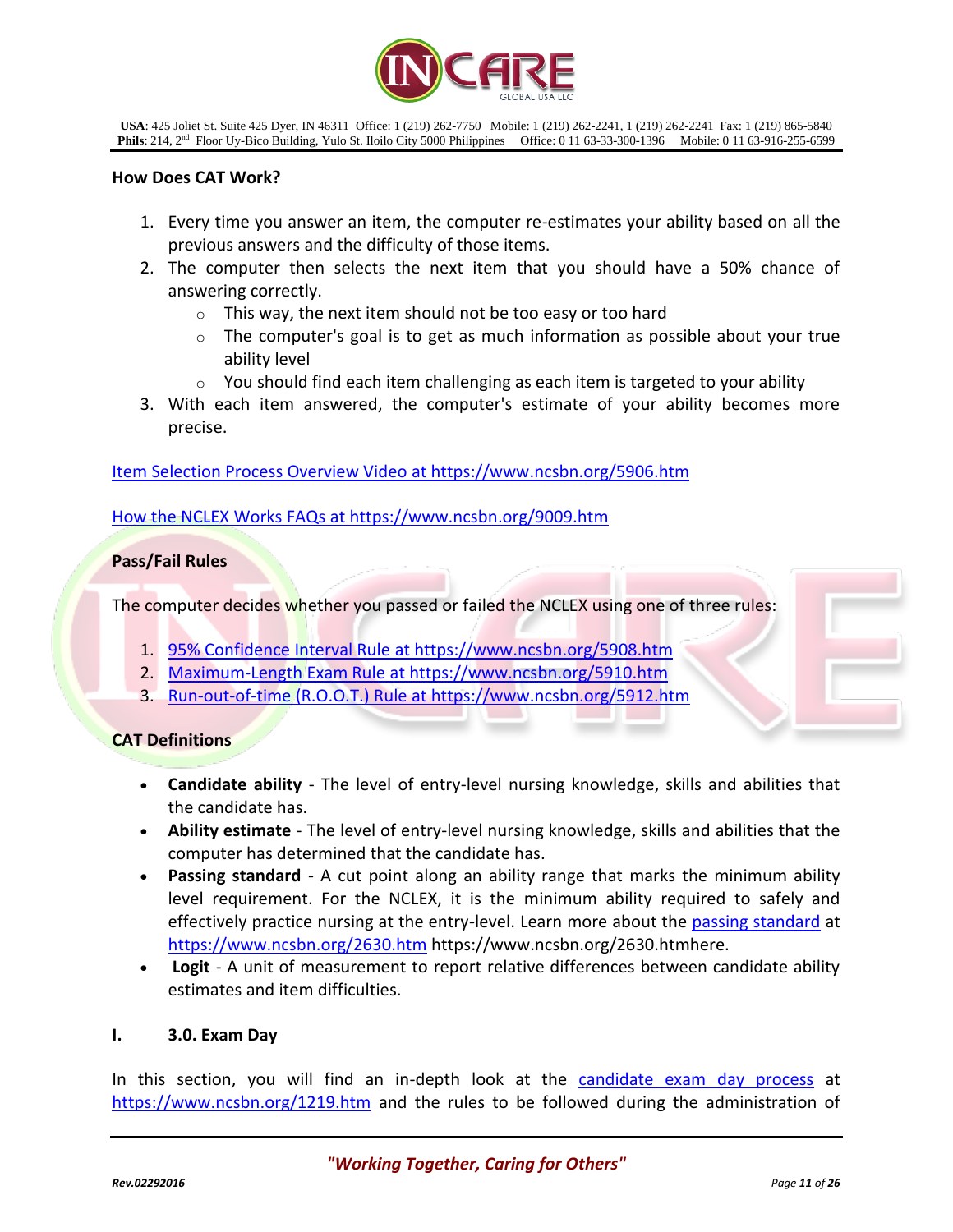

your exam at a <u>[Pearson Professional Center](http://www.pearsonvue.com/servlet/vue.web2.core.Dispatcher?webContext=CandidateSite&webApp=TestCenterLocator&requestedAction=register)</u> at [http://www.pearsonvue.com/servlet/vue.web2.core.Dispatcher?webContext=CandidateSite&](http://www.pearsonvue.com/servlet/vue.web2.core.Dispatcher?webContext=CandidateSite&webApp=TestCenterLocator&requestedAction=register) [webApp=TestCenterLocator&requestedAction=register.](http://www.pearsonvue.com/servlet/vue.web2.core.Dispatcher?webContext=CandidateSite&webApp=TestCenterLocator&requestedAction=register) Below are a few things to think about on the exam day:

#### **Be Prepared**

When you arrive for your NCLEX exam, you'll need your [acceptable ID](https://www.ncsbn.org/1221.htm) – refer to [https://www.ncsbn.org/1221.htm.](https://www.ncsbn.org/1221.htm)

You will no longer need to bring a paper copy of the ATT for admittance to the NCLEX. For further details, please visit [Authorization to Test](https://www.ncsbn.org/1212.htm) – refer to [https://www.ncsbn.org/1212.htm.](https://www.ncsbn.org/1212.htm)

#### **Dress Comfortably**

You are required to leave hats, scarves, gloves and coats outside of the testing room. (Provisions are made for religious/cultural dress.)

#### **Arrive Early**

Plan to arrive 30 minutes before your exam. If you are more than 30 minutes late, you may have to forfeit, re-register and pay another exam fee.

## **Provide Your Biometrics**

In order to be tested, the following biometrics will be taken: signature, photograph and palm vein scan.

#### **Receive Materials**

You may not bring in paper or writing instruments for this computer-administered exam. An onscreen calculator and erasable note board/marker for making notes will be provided.

#### **Set Your Pace**

You'll have up to 6 hours to complete the RN exam and 5 hours for the PN exam, including the short tutorial and 2 optional breaks (the first 2 hours into testing, the second after 3.5 hours of testing). Take time to analyze each question carefully—once you submit an answer you can't return to that question. Learn more about [computer adaptive testing \(CAT\)](https://www.ncsbn.org/1216.htm) – refer to [https://www.ncsbn.org/1216.htm.](https://www.ncsbn.org/1216.htm)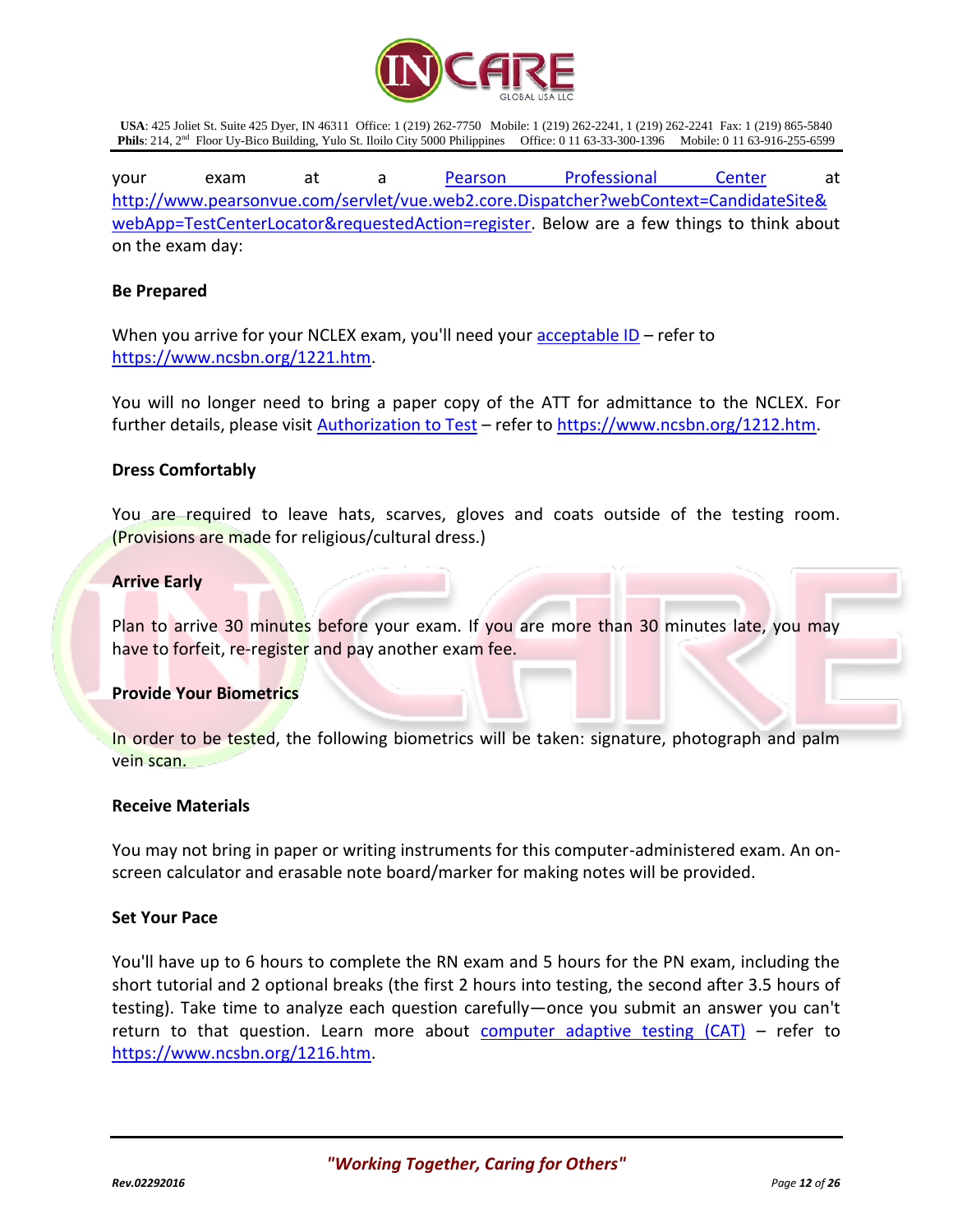

## **Finishing Up**

You'll end with a short computerized survey. Afterwards, raise your hand and wait for the TA to dismiss you.

Keep in mind that although the exam is graded as you progress, scores go through a second verification process at Pearson VUE. Your score is not available and will not be released at the test center. See After [the Exam](https://www.ncsbn.org/1222.htm) - refer to<https://www.ncsbn.org/1222.htm> for results info.

## **3.1. Exam Day Process**

## **When You Arrive at the Test Center**

## **Check-In**

- Candidates will be required to store electronic devices (cell/mobile/smart phones, tablets, pagers or other electronic devices) in sealable plastic bags provided by Pearson VUE at the test center. Candidates who refuse to store their electronic devices in the Pearson VUE provided plastic bag upon check-in will not be allowed to test. They will be required to reregister and pay another exam [fee](https://www.ncsbn.org/1203.htm) – refer to [https://www.ncsbn.org/1203.htm.](https://www.ncsbn.org/1203.htm) for any additional NCLEX appointments.
- You should plan to arrive at the test center at least 30 minutes **before** your testing time. If you are more than 30 minutes late, you may be required to forfeit your NCLEX appointment and will be required to reregister and pay another exam [fee](https://www.ncsbn.org/1203.htm)  $-$  refer to [https://www.ncsbn.org/1203.htm.](https://www.ncsbn.org/1203.htm)
- Occasionally, technical problems may require rescheduling of your exam. If circumstances arise causing you to wait more than 30 minutes after your scheduled appointment time or a restart delay lasts longer than 30 minutes, you will be given the choice of continuing to wait or rescheduling your appointment without an additional fee.
- Friends, relatives or children are not allowed to wait in the test center or contact you while you are taking the examination.
- You will be directed to read the [Candidate Statement](https://www.ncsbn.org/1219.htm#6201) refer to <https://www.ncsbn.org/1219.htm#6201> below and provide an electronic signature, agreeing to the terms and conditions of the NCLEX.

## **Identification**

- You will be required to present a valid, acceptable [form of identification](https://www.ncsbn.org/1221.htm) refer to [https://www.ncsbn.org/1221.htm.](https://www.ncsbn.org/1221.htm)
- You must provide your digital signature, a palm vein scan and will have your photograph taken. **You cannot be tested without having these biometrics taken**.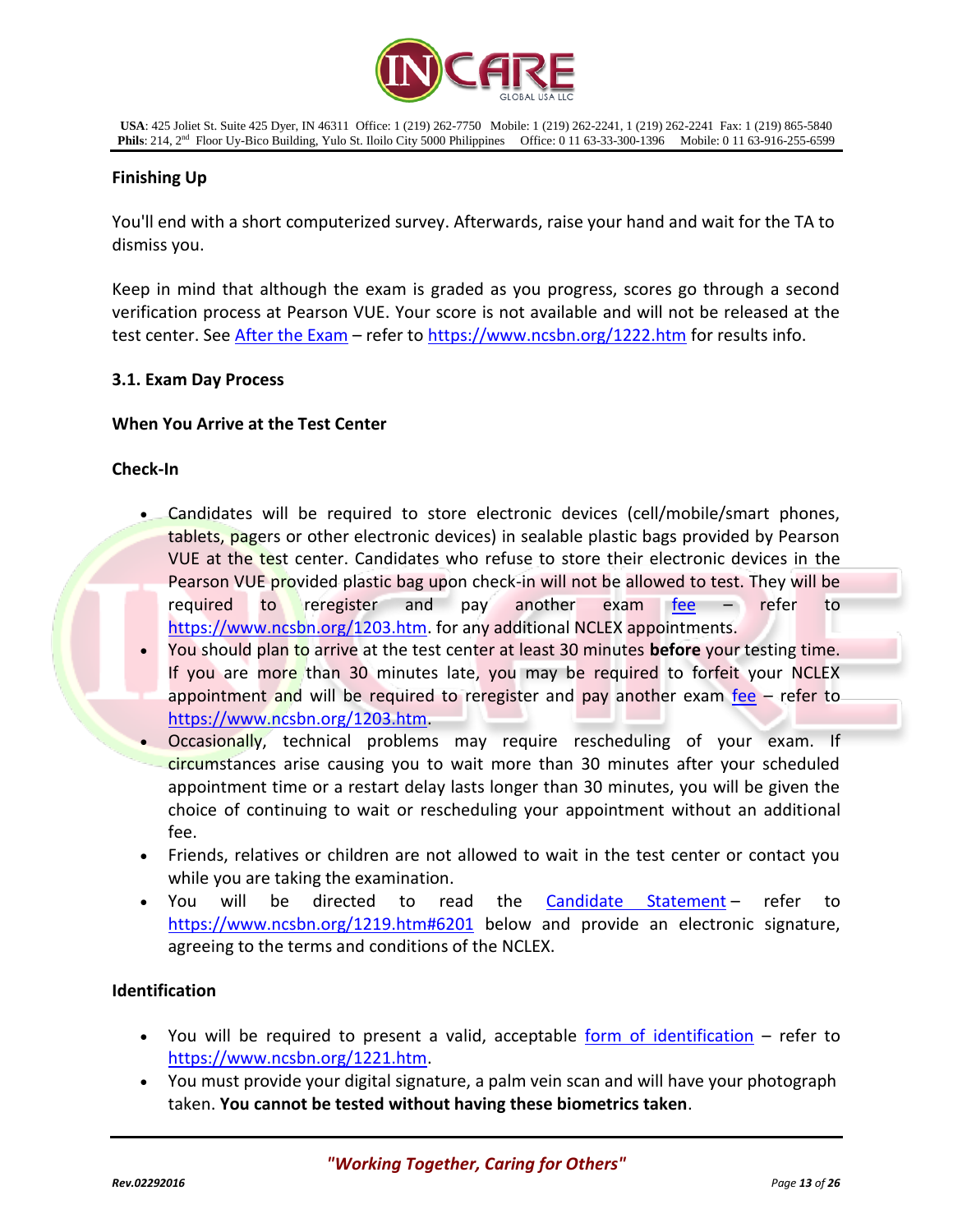

For admittance to the NCLEX testing area, you will be required to present one form of acceptable identification. The first and last name on your identification must match exactly the name you provided when registering. If the name on your ID does not match exactly the name you provided when registering, you will not be admitted to the exam and will be required to reregister and pay another exam [fee](https://www.ncsbn.org/1203.htm) – refer to [https://www.ncsbn.org/1203.htm.](https://www.ncsbn.org/1203.htm)

#### **Personal Belongings**

- You will be required to leave your personal belongings outside of the testing room. Small, lockable storage is available; however, you are not allowed to access any [prohibited personal items](https://www.ncsbn.org/1268.htm) – refer to <https://www.ncsbn.org/1268.htm> at any time during your exam, including breaks. Test centers assume no responsibility for candidate's personal belongings.
- Hats, scarves, gloves and coats are not allowed in the testing room; however, provisions have been made for specific religious/cultural apparel.
- You will be asked to remove any large jewelry or other accessories before entering the testing room.

#### **In the Testing Room**

- The test administrator (TA) will provide you with an erasable note board that may be replaced as needed during testing. You may not take your own note board, scratch paper or writing instruments into the exam.
- You will have up to six hours to complete the RN exam or five hours to complete the PN exam: total exam time includes a short tutorial, two preprogrammed optional breaks. and any unscheduled breaks you may take.
- The first optional break is offered after two hours of testing. The second optional break is offered after three and one-half hours of testing.
	- o You must leave the testing room during all breaks.
	- $\circ$  All personal items accessed during breaks (including purses, wallets, etc.) may be inspected by the TA.
	- $\circ$  You will be required to provide a palm vein scan before and after your break.
	- o **All breaks count against testing time.**
- Test centers administer many types of exams including some that require essay-type responses. Test centers have no control over noises made by candidates typing during another exam. Earplugs are available upon request.
- After your exam is finished, you will be asked to complete a brief computer questionnaire about your testing experience. When you have finished the questionnaire, you should raise your hand to summon the TA who will collect and inventory all note boards and dismiss you when all requirements are fulfilled.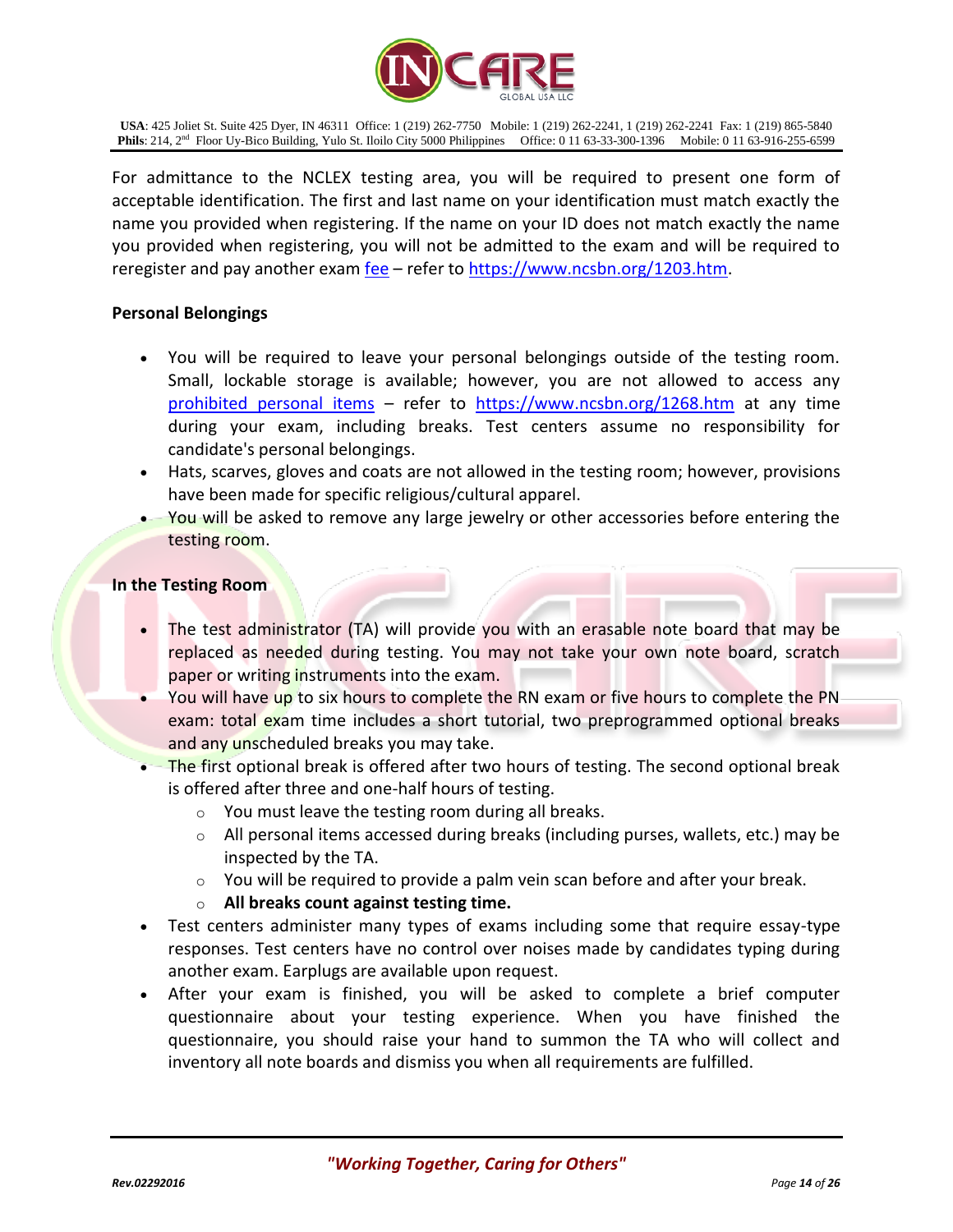

## **Candidate Statement**

By providing a digital signature, I give Pearson VUE my explicit consent to retain and transmit my personal data and test responses to Pearson VUE, my licensing board, and to NCSBN (any of which may be outside of the country in which I am testing). **I understand the information provided and agree to follow the NCLEX® Candidate Rules.** If I do not follow the NCLEX® Candidate Rules or I am suspected of cheating or tampering with the computer or engaging in any other irregular behavior (including disclosure of examination content), I will cooperate with the Test Administrator's investigation of any suspected irregular behavior, including the surrender of any suspected test preparation or study materials. Any incident of suspected irregular behavior will be reported to Pearson VUE, NCSBN and, where appropriate, by licensing board. In the event NCSBN and/or Pearson VUE determines that I have engaged in irregular behavior, my examination may be invalidated and the licensing board may take other action and I will not be refunded my examination fee.

## **3.2. NCLEX Rules**

You must thoroughly review the NCLEX Candidate Rules prior to being seated for the exam. On exam day at check-in, you are directed to read the [Candidate Statement](https://www.ncsbn.org/1219.htm#6201) - refer to <https://www.ncsbn.org/1219.htm#6201> and provide an electronic signature, agreeing to the terms and conditions of the NCLEX. In addition and to ensure a high level of security, you will be monitored at all times and recorded by both audio and video.

## **NCLEX Candidate Rules**

## **Personal Items**

- All personal items must be stored in your locker
- All electronic devices (cell phones, smart watches, MP3 players, fitness bands, etc.) must be placed inside a Pearson VUE provided plastic bag
- Pearson Professional Centers are not responsible for lost, stolen or misplaced items

## The following items **may not be accessed** at all during your examination appointment **(including breaks and until you leave the test center at the conclusion of your exam)**:

- Any educational, test preparation or study materials
- Cell/mobile/smart phones, smart watches, MP3 players, fitness bands, pagers, jump drives, cameras or any other electronic devices
- Weapons of any kind

At check in, you are required to store your electronic devices (cell/mobile/smart phones, tablets, smart watches or other electronic devices) in a sealable, plastic bag provided by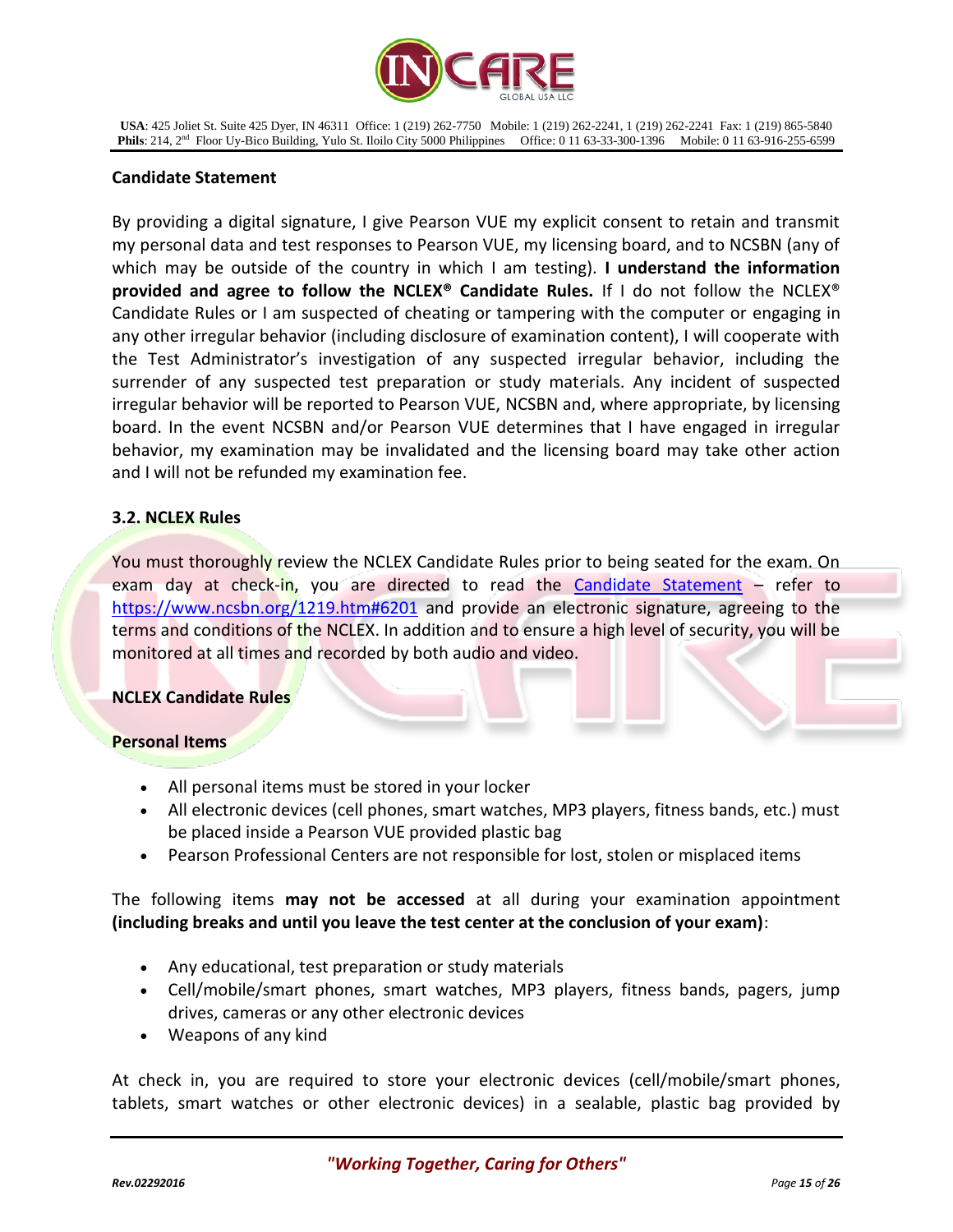

Pearson VUE. If you refuse to store your electronic devices in the bag, you will not be allowed to take the test. You will also be required to reregister and pay another exam [fee](https://www.ncsbn.org/1203.htm) – refer to <https://www.ncsbn.org/1203.htm> for any additional NCLEX appointments.

After the exam, you must return your unopened, Pearson VUE bag to the Administration Desk to be opened and examined by the Testing Administrator (TA). Any tampering of the bag before check-out will result in an incident report.

The following items are **not allowed in the testing room**, but may be accessed while on break:

- Bags/purses/wallets/ non-smart watches
- Coats/hats/scarves/gloves
- Medical aids/devices
- Food or drink, gum/candy
- Lip balm / lipstick

## **For questions regarding what you can and cannot access outside the testing room, ask the TA.**

## **Confidentiality**

- You may not disclose or discuss with anyone, including instructors, information about the items or answers seen in your examination (this includes posting or discussing questions on the Internet and social media websites).
- You may not reconstruct exam items using your memory of your exam or the memory of others.
- You may not seek help from any other party in answering items (in person, by phone, text or by email) during your examination (including breaks).
- You may not remove examination items and/or responses (in any format) or notes about the examination from the testing room.
- You may not copy or reconstruct exam items during or following your exam for any reason.
- You will comply with any investigation that needs to be conducted.
- Note: If you witness any of the above behavior, or any irregular behavior that is in violation of the NCLEX Candidate Rules, you are **required** to report it to NCSBN and comply with any follow up investigation.

## **Test Administration**

- You may not take the exam for somebody else.
- You may not tamper with the computer or use it for any function other than taking the exam.
- You may not engage in disruptive behavior at any time while in the test center.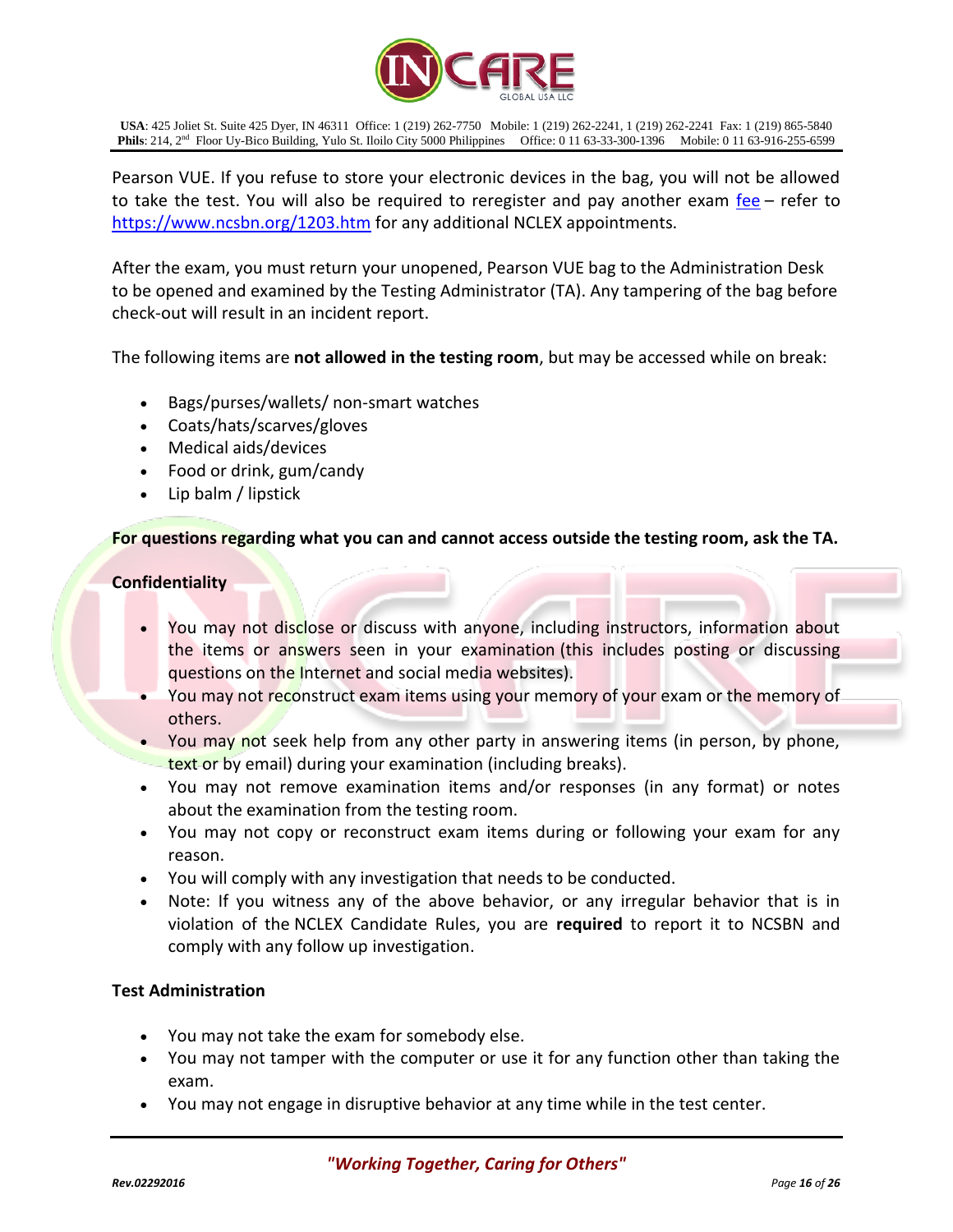

- The TA will provide you with an erasable note board and marker before you enter the testing room.
- You may not use the note board to cover any part of the screen during your examination.
- A clean note board can be requested during your exam by **raising your hand**. The erasable note board and marker may not be removed from the testing room during the exam except by the TA, and these items must be returned to the TA after the exam.
- Writing on any materials other than the note board is strictly prohibited and will result in an incident report and results will be placed on hold.
- If you experience hardware or software problems during the exam, notify the TA immediately by **raising your hand**.
- Earplugs are available from the TA upon request; it is not acceptable to bring your own earplugs.

## **Break Procedures**

- You will be given the opportunity to take a "scheduled" break after approximately two hours, and again after approximately three and a half hours of exam testing time. Instructions will appear on your computer screen at the appropriate times.
- To request a break, or to exit the testing room for any other reason, **raise your hand** for the TA and wait to be escorted out of the testing room. A palm vein scan will be taken when you leave, and again when you re-enter the testing room. The TA will resume the exam for you upon your return. The exam clock will not stop while you are on a scheduled or unscheduled break.
- Exam data is encrypted and transferred electronically to your licensing board of nursing/regulatory body. Please refrain from asking the TA about exam content and/or results. If you have questions about the exam, please contact NCSBN.

## **Grounds for Dismissal or Cancellation of Results**

A candidate who violates the test center regulations or rules, or engages in irregular behavior, misconduct and/or does not follow the TA's warning to discontinue inappropriate behavior may be dismissed from the test center and their exam fee will not be refunded. Additionally, your exam result may be withheld or canceled and your board of nursing/regulatory body may take other disciplinary action such as denial of a license/registration and/or disqualifying you from future NCLEX registrations for licensure/registration. Behaviors that are considered to constitute irregular behavior or misconduct include but are not limited to:

- Giving or receiving assistance of any kind.
- Using, accessing, or attempting to access any prohibited aids. Prohibited aids are any devices or materials that will be helpful in taking the NCLEX. Examples of aids that are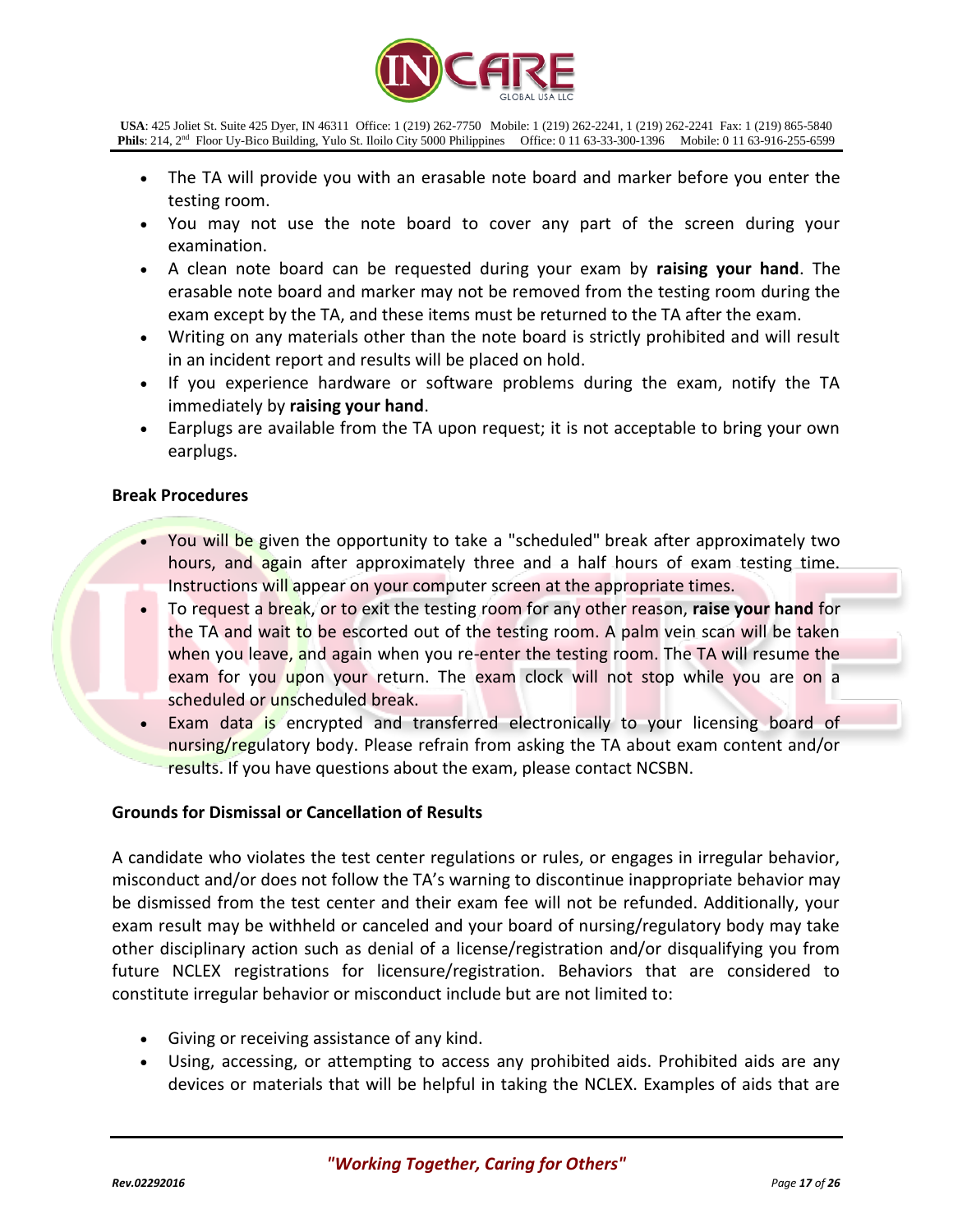

prohibited are electronic devices (e.g. cell/mobile/smart phones, tablets, smart watches, etc.), handheld calculators, conversion tables, dictionaries, etc.

- Attempting to take the examination for someone else.
- Bringing any NCLEX study aids (textbooks, notebooks, classroom notes, etc.) to the testing center or accessing or attempting to access such study materials at any time after the start of the examination administration, including break times.
- Failing to follow testing regulations or the instructions of the test administrator.
- Creating a disturbance of any kind.
- Tampering with the operation of the computer or attempting to use it for any function other than taking the examination.

## **3.3. Acceptable ID**

#### **Name**

**The first and last names printed on your identification must match exactly the first and last names found on your Authorization to Test (ATT) email.** If the name with which you registered is different from the name on your identification, you must bring legal name-change documentation to the test center on the day of the test.

**The only acceptable forms of legal name-change documentation are the following:**

- **marriage license**
- **divorce decree and/or court action legal name change documents**

All documents must contain the name change in Roman characters and be the original copies. Candidates wishing to make a legal name change address change or email address change must contact their board of nursing/regulatory body (BON/RB). This cannot be done at the test center.

If the name on your ID and ATT email does not match, you will be turned away and will have to re-register and pay another exam  $fee – refer to <https://www.ncsbn.org/1203.htm>.$  $fee – refer to <https://www.ncsbn.org/1203.htm>.$  $fee – refer to <https://www.ncsbn.org/1203.htm>.$ </u>

#### **Identification Requirements**

When you arrive at the test center, you will be required to present one form of acceptable identification. **If you arrive at the test center without acceptable identification, you will be turned away and required to reregister and pay another exam [fee](https://www.ncsbn.org/1203.htm) – refer to [https://www.ncsbn.org/1203.htm.](https://www.ncsbn.org/1203.htm)** If you paid the additional international scheduling fee, that will be forfeited as well.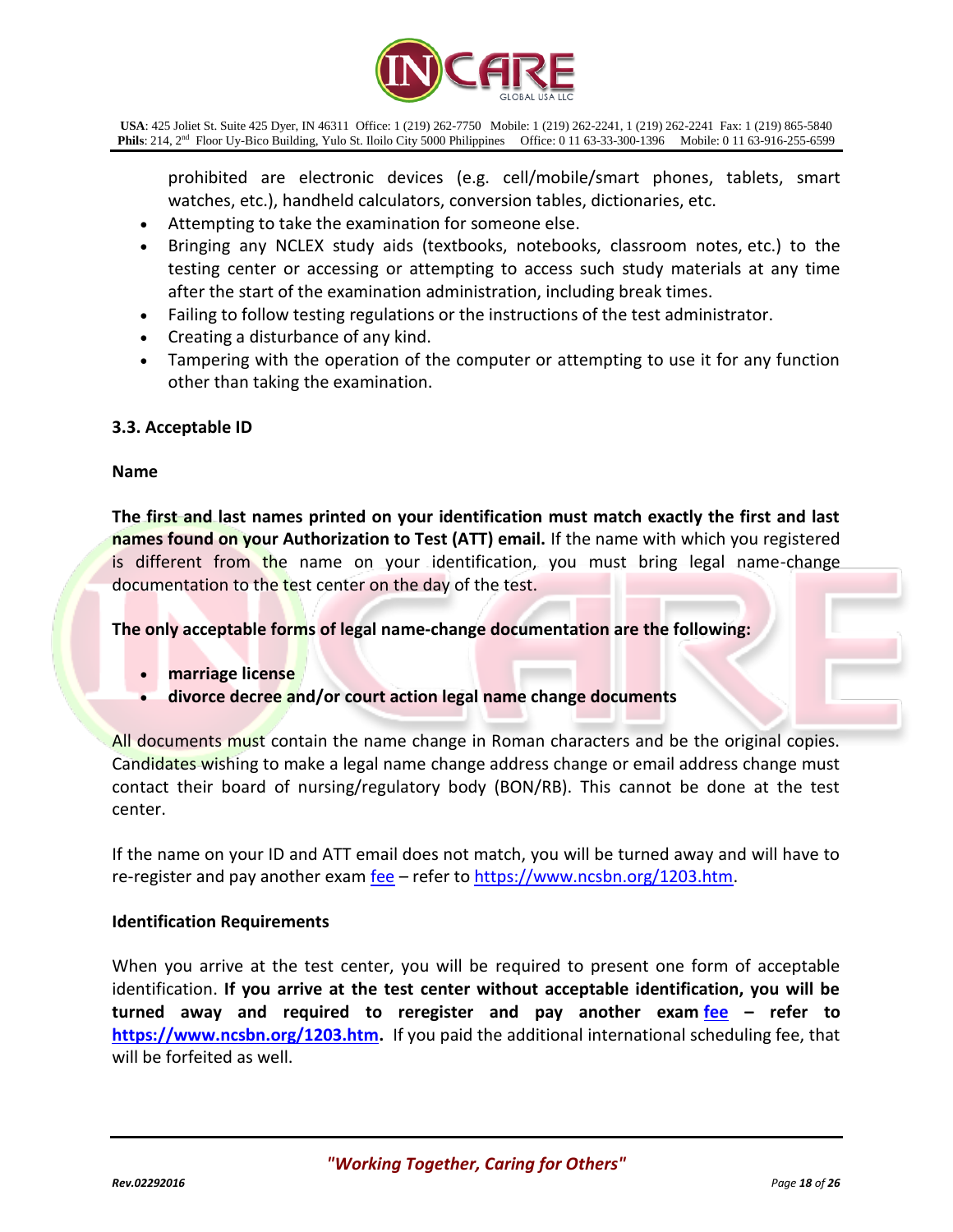

**All forms of identification must be valid and meet the following requirements. If the ID does not meet these requirements, you will be turned away and required to reregister and pay another examination fee:**

- Government-issued
- Non-expired
- Name (in Roman characters)
- Recent photograph
- Signature

## **Examples of acceptable forms of identification for domestic test centers are:**

- Passport books and cards
- Driver's license
- Provincial/Territorial or state identification card
- Permanent residence card
- Military identification card

#### **The only identifications acceptable for international test centers are:**

Passport books and cards

If your ID does not contain a signature but meets all other ID requirements listed above, you must bring in a secondary form of identification to the test center. The signature on your secondary ID must match exactly with the first and last name on your primary ID and with the names that you provided when you registered. The secondary identification must contain:

Signature (in Roman characters)

## [Definitions of Domestic and International Test Centers](https://www.ncsbn.org/testing-locations.htm) at [https://www.ncsbn.org/testing](https://www.ncsbn.org/testing-locations.htm)[locations.htm](https://www.ncsbn.org/testing-locations.htm)

## **Identification from a U.S. Sanctioned (Embargoed) Country**

Due to U.S. trade restrictions, candidates who indicate that they live in a sanctioned country are unable to be admitted to sit for the NCLEX. This is a federal requirement by The Office of Foreign Assets Control (OFAC) of the U.S. Department of Treasury.

In order to be admitted to the NCLEX, candidates who hold a passport from a sanctioned country must also present proof of residency (government issued identification) from a nonsanctioned country. This only applies to candidates presenting a passport from a sanctioned country.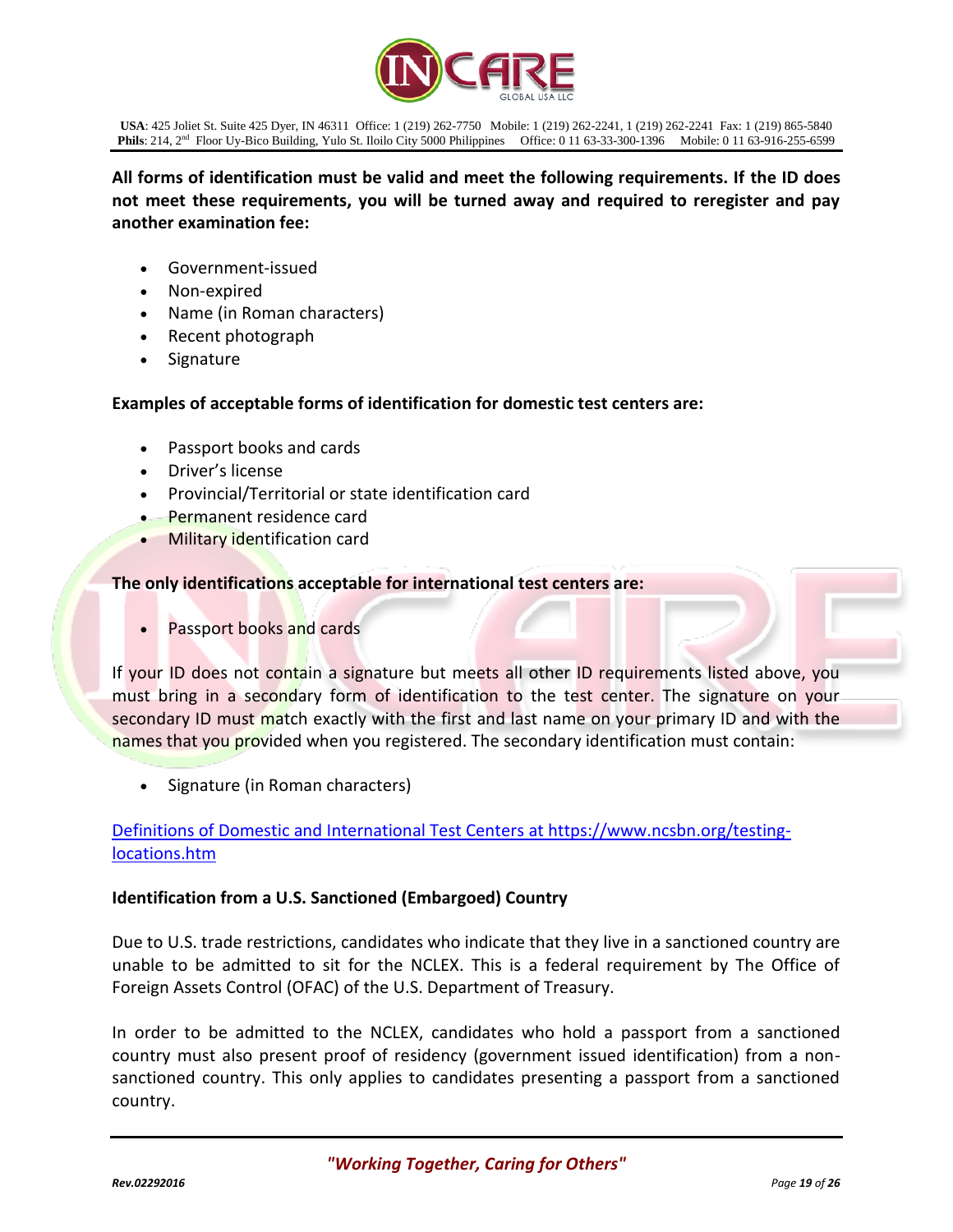

#### **3.0. After the Exam**

#### **Unofficial and Official Results**

If your board of nursing participates in the [Quick Results Service\\*](https://www.ncsbn.org/1225.htm) - refer to <https://www.ncsbn.org/1225.htm>, you can receive your "unofficial" results 48 business hours after the exam. This service is available for \$7.95 on the **Pearson VUE NCLEX Candidate website** at [http://www.pearsonvue.com/nclex/.](http://www.pearsonvue.com/nclex/)

\*only applies to candidates seeking licensure in the U.S.

[Official results](https://www.ncsbn.org/1222.htm) – refer to <https://www.ncsbn.org/1222.htm> are ONLY available through your board of nursing/regulatory body (BON/RB) and will be mailed to you approximately six weeks after the exam. Do NOT call NCSBN, your BON/RB, Pearson VUE NCLEX Candidate Services or the test center for results.

#### **Candidates Who Do Not Pass**

If you didn't pass the exam, you'll receive a [NCLEX Candidate Performance Report \(CPR\)](https://www.ncsbn.org/1223.htm) – refer to [https://www.ncsbn.org/1223.htm.](https://www.ncsbn.org/1223.htm) The CPR is an individualized document that shows how a candidate performed in each of the [test plan](https://www.ncsbn.org/testplans.htm) – refer to<https://www.ncsbn.org/testplans.htm> content areas. Candidates who fail the exam can use the CPR as a guide to prepare them to retake the exam.

#### **Retaking NCLEX**

Do the following if choosing to [retake the NCLEX](https://www.ncsbn.org/1224.htm) – refer to [https://www.ncsbn.org/1224.htmhttps://www.ncsbn.org/1224.htm.](https://www.ncsbn.org/1224.htmhttps:/www.ncsbn.org/1224.htm)

- Contact your **[BON/RB](https://www.ncsbn.org/contact-bon.htm)** refer to <https://www.ncsbn.org/contact-bon.htm> and notify them that you plan to retake the exam. Determine what fees or materials you need to submit to the BON/RB.
- Reregister with Pearson VUE and pay the [fee](https://www.ncsbn.org/1203.htm) refer to [https://www.ncsbn.org/1203.htm.](https://www.ncsbn.org/1203.htm)
- Wait to receive your new ATT.
- Schedule your new exam.

Per NCSBN policy, you'll need to wait a minimum of 45 days between each exam. This length of time is determined by the BON/RB and will be reflected in the new ATT's validity dates.

## **4.1. Results Processing**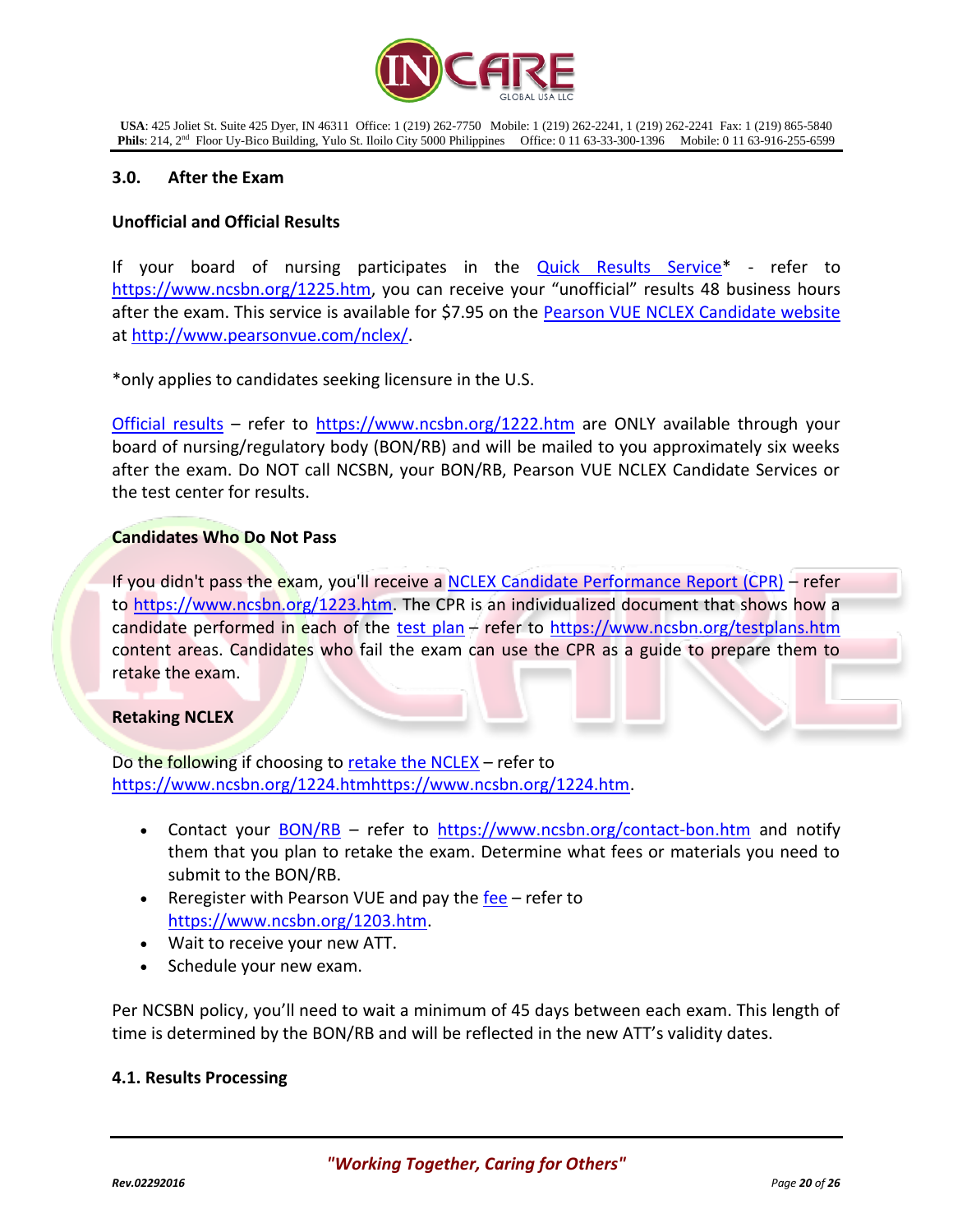

## **Double Checking Your Results**

For quality control purposes, every NCLEX is scored twice; once by the computer at the test center and then after the exam record has been transmitted to Pearson VUE.

#### **Getting Your Results**

- Although the exam is scored as you complete each item, **no results** are released at the test center. In fact, test center staff does not have access to the exam results.
- Exam results are available **only** from your board of nursing/regulatory body (BON/RB) and will be mailed to you approximately six weeks after taking the exam.
- **Do not call** Pearson VUE NCLEX Candidate Services, the test centers or NCSBN for exam results.
- If more than six weeks have passed and you have not received your results, contact your [BON/RB](https://www.ncsbn.org/contact-bon.htm) at [https://www.ncsbn.org/contact-bon.htm.](https://www.ncsbn.org/contact-bon.htm)
- Some states allow you to access your results after 48 business hours through the quick [results service](https://www.ncsbn.org/1225.htm) – refer to [https://www.ncsbn.org/1225.htm.](https://www.ncsbn.org/1225.htm) The quick results service is not available for candidates seeking licensure/registration in Canada.

#### **Test Security & Invalid Results**

NCSBN strives to report results that accurately reflect the ability of each test taker. Accordingly, our standards and procedures for administering exams have two related goals: giving test takers comparable opportunities to demonstrate their abilities and preventing any test takers from gaining an unfair advantage over others.

To promote these objectives, NCSBN reserves the right to cancel or withhold any test results when, in its judgement:

- a testing irregularity occurs
- there is an apparent discrepancy in, or falsification of, a test taker's identification
- a test taker engages in misconduct or irregular behavior
- a test taker violates the candidate [rules](https://www.ncsbn.org/1268.htm) refer to<https://www.ncsbn.org/1268.htm> or otherwise breaches his/her Confidentiality Agreement
- the results are believed to be invalid for any other reason, notwithstanding the absence of any evidence of a candidate's personal involvement in irregular activities

NCSBN may cancel or withhold a candidate's results if, in NCSBN's judgment, there is a good faith basis to question the validity of the results for any reason, notwithstanding, the absence of any evidence of a candidate's personal involvement in irregular activities. Evidence of invalid results may include, but are not limited to, unusual answer patterns or unusual score increases from one exam to another. If a candidate's result is cancelled, revoked or invalidated without a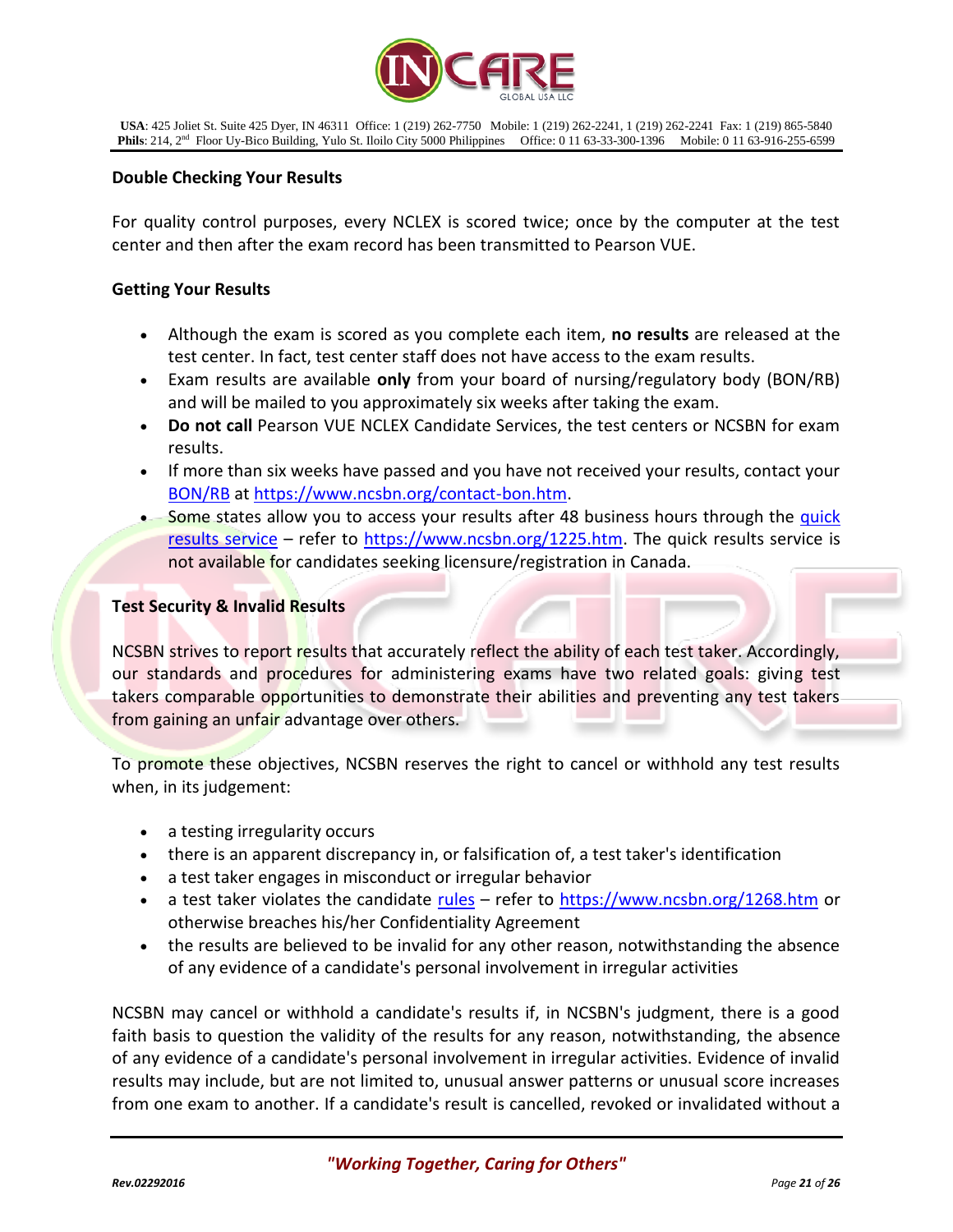

finding that the candidate engaged in irregular behavior, the candidate may appeal the decision and/or will be offered a free retest. An appeal is a candidate's exclusive means of redress with regard to NCSBN's decision to take this action.

## **4.2. Candidate Performance Report**

*What is the Candidate Performance Report (CPR)?*

The NCLEX CPR is an individualized, two-page document sent to you if you fail the NCLEX-RN or NCLEX-PN. If you did not answer at least the minimum number of questions (75 for NCLEX-RN, 85 for NCLEX-PN), then you receive an **abbreviated** CPR, which tells you how many questions were answered and how many are required to be evaluated. **No further diagnostic information is provided**.

## *What can the CPR tell me about my exam?*

On the front side of the CPR, you are given a brief explanation of how Computerized Adaptive Testing (CAT) works, how many items you answered, and some suggestions on how to use the information on the second side of the page.

The number of questions you answered is an indication of how close you were to the passing standard. Only those candidates whose performance was **close to the passing standard** had to answer the maximum number of questions (265 for NCLEX-RN; 205 for NCLEX-PN). For candidates whose performance was **further away from the passing standard**, fewer items were required before a confident pass or fail decision could be made.

The second page (backside) of the CPR provides information regarding your performance within the 8 NCLEX [Test Plan](https://www.ncsbn.org/testplans.htm) – refer to<https://www.ncsbn.org/testplans.htm> content areas of the exam. The content areas are grouped by the quality of your performance (ability): "Below the Passing Standard," "Near the Passing Standard" or "Above the Passing Standard." Next to each content area (called "Client Subneed") is a description of the content area, its percentage of the test, and a list of topics related to the content area. These descriptions can be used to determine in which areas of the Test Plan you have shown the greatest weakness and as a guide to prepare you to retake the exam. You should concentrate first in those areas listed under "Below the Passing Standard" and work up to those areas listed in "Near the Passing Standard." Furthermore, even though your ability for a given content area may indicate that it is above the passing standard, these areas should be studied as well in order to maintain proficiency.

This report is only intended to provide indications of your strengths and weaknesses. The NCLEX is not graded in sections - only overall performance on the exam determines your pass/fail status.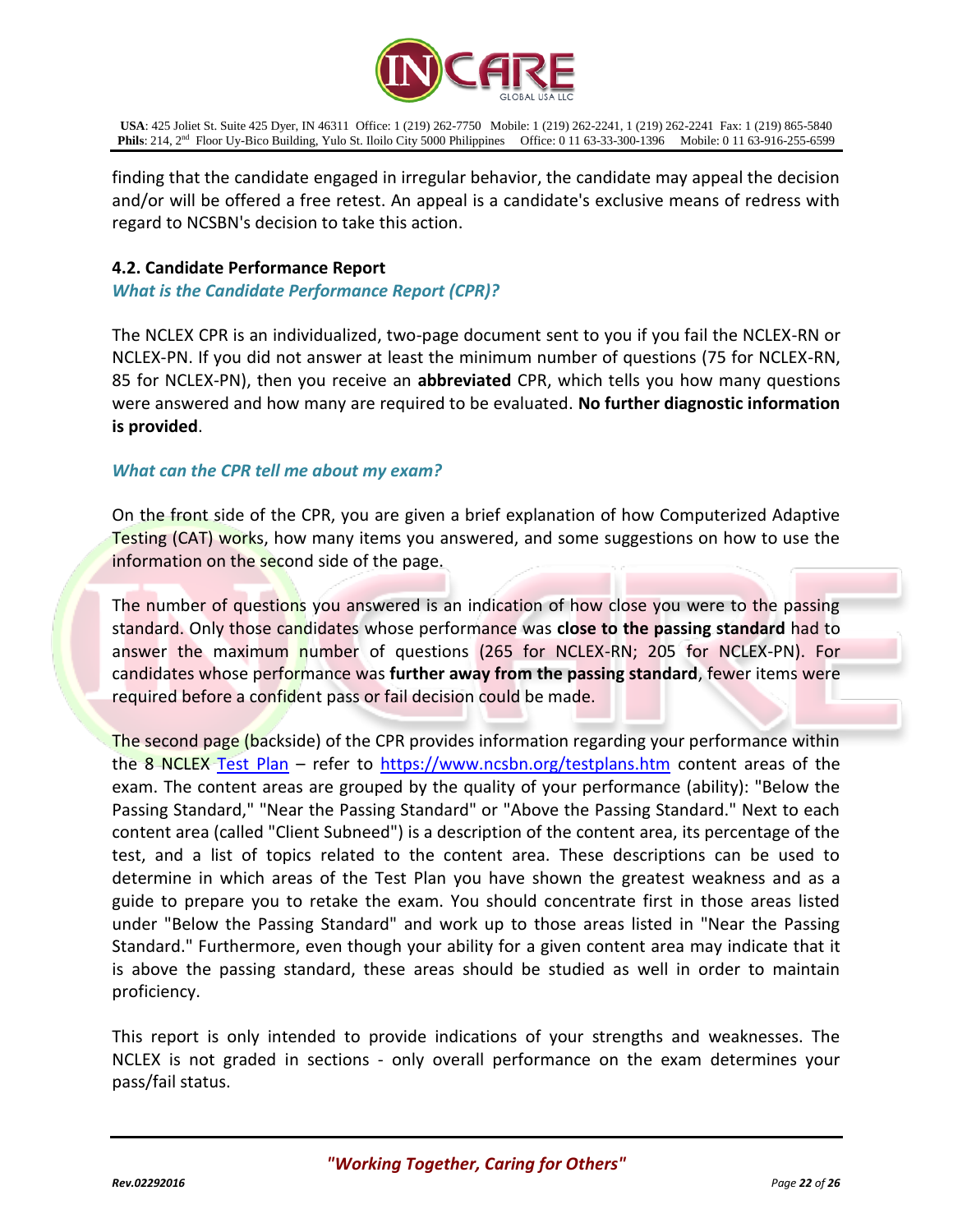

## **4.3. Quick Results**

Some candidates may access their "unofficial" results **48 business hours** after taking their exam\*. The NCLEX results in the Quick Results Service do not authorize you to practice as a licensed/registered nurse. Only the board of nursing/regulatory body to which you applied can release your official results, which will be sent to you approximately six weeks after taking the [exam](https://www.ncsbn.org/after-the-exam.htm) – refer t[o https://www.ncsbn.org/after-the-exam.htm.](https://www.ncsbn.org/after-the-exam.htm)

| <b>Participating Boards of Nursing</b> |                             |    |                          |    |                         |  |  |
|----------------------------------------|-----------------------------|----|--------------------------|----|-------------------------|--|--|
| $\mathbf{1}$                           | Alaska                      | 17 | Maryland                 | 33 | Oregon                  |  |  |
| $\overline{2}$                         | Arizona                     | 18 | Massachusetts            | 34 | Pennsylvania            |  |  |
| 3                                      | Colorado                    | 19 | Michigan                 | 35 | Rhode Island            |  |  |
| 4                                      | Connecticut                 | 20 | Minnesota                | 36 | South Carolina          |  |  |
| 5                                      | <b>District of Columbia</b> | 21 | Mississippi              | 37 | South Dakota            |  |  |
| 6                                      | Florida                     | 22 | Missouri                 | 38 | Tennessee               |  |  |
| $\overline{7}$                         | Georgia-PN, Georgia-RN      | 23 | Montana                  | 39 | <b>Texas</b>            |  |  |
| 8                                      | <b>Hawaii</b>               | 24 | Nebraska                 | 40 | Utah                    |  |  |
| 9                                      | <b>Illinois</b>             | 25 | <b>New Jersey</b>        | 41 | Vermont                 |  |  |
| 10                                     | Idaho                       | 26 | <b>New Mexico</b>        | 42 | U.S. Virgin Islands     |  |  |
| 11                                     | Indiana                     | 27 | <b>New York</b>          | 43 | Washington              |  |  |
| 12                                     | lowa                        | 28 | North Carolina           | 44 | <b>West Virginia-PN</b> |  |  |
| 13                                     | Kansas                      | 29 | <b>North Dakota</b>      | 45 | Wisconsin               |  |  |
| 14                                     | Kentucky                    | 30 | Northern Mariana Islands | 46 | Wyoming                 |  |  |
| 15                                     | Louisiana-RN                | 31 | Ohio                     |    |                         |  |  |
| 16                                     | Maine                       | 32 | Oklahoma                 |    |                         |  |  |

\*The Quick Results Service is not available for candidates seeking licensure/registration in Canada.

## **Accessing the Quick Results Service**

- 1. Go to the [Pearson VUE website](http://www.pearsonvue.com/nclex/) at<http://www.pearsonvue.com/nclex/> candidates will need to sign in with their username and password.
- **2.** Under "My Account," select "Quick Results"
- **3.** If your results are available, you may click on the "Purchase" button. The fee for this service is \$7.95
- **4.** Fill in the payment information and click Next
- **5.** Confirm your order by clicking the "Submit Order" button
- **6.** Your results will appear on the receipt page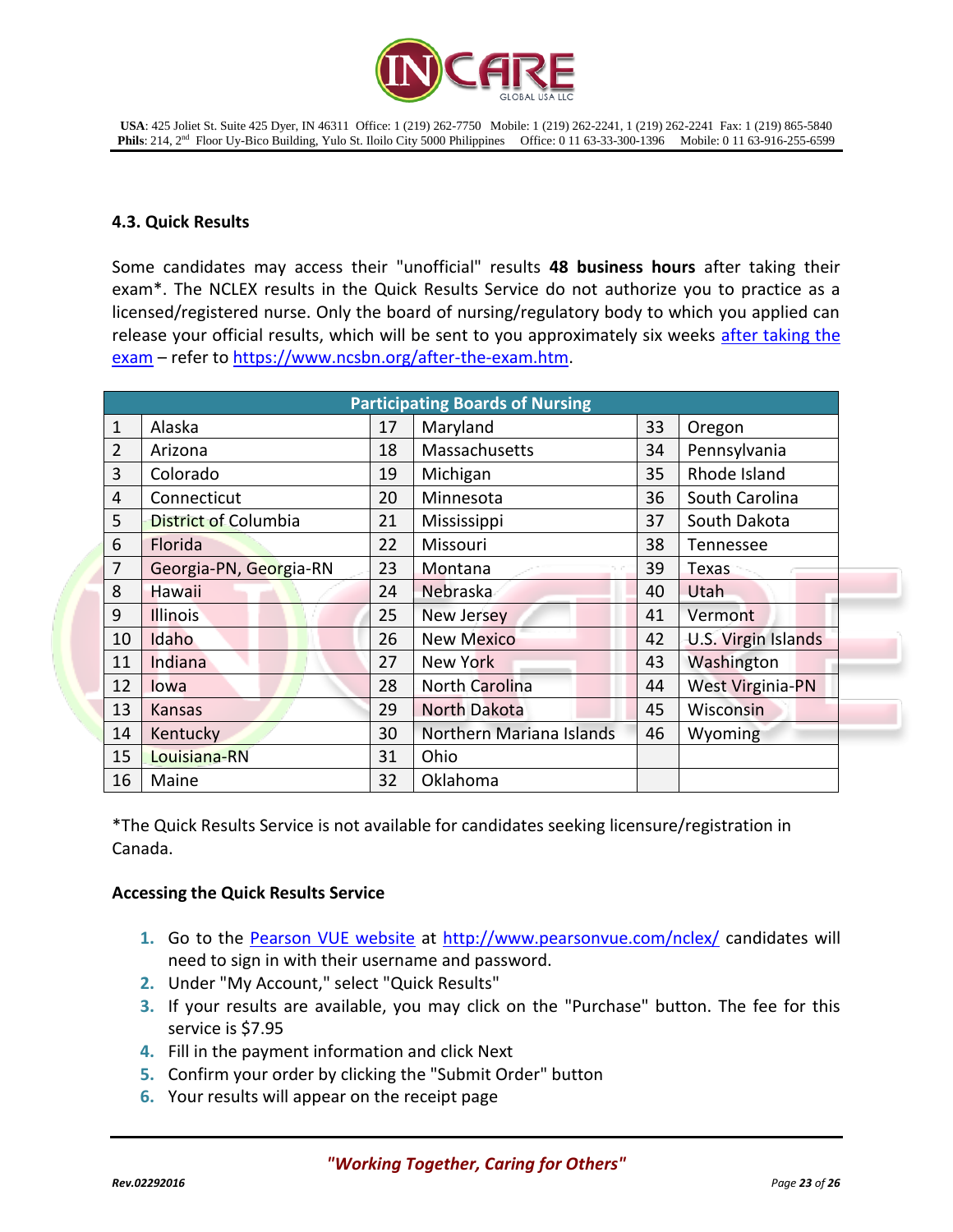

In order to receive your results, you must provide a credit card number to which the \$7.95 charge can be billed. (Please note: Your credit card will only be charged if your results are available.)

## **II. 4.4. Retake Policy**

The NCSBN retake policy allows candidates to retake their exam 45 days after administration of the exam. Candidates who have applied for licensure/registration with a participating board of nursing/regulatory body (BON/RB) will be permitted to take the NCLEX eight times a year, but no more than once in any 45-day period. This is unless the desired jurisdiction of licensure/registration only offers a limited amount of NCLEX exams per year. Candidates are encouraged to [contact the BON/RB](https://www.ncsbn.org/contact-bon.htm) - refer to<https://www.ncsbn.org/contact-bon.htm> for their policy on NCLEX retakes.

## **III. 5.0. Testing Locations**

The NCLEX is offered at both domestic and international [test centers](http://www.pearsonvue.com/nclex/locate) at [https://wsr.pearsonvue.com/testtaker/registration/SelectTestCenterProximity/NCLEXTESTING/](https://wsr.pearsonvue.com/testtaker/registration/SelectTestCenterProximity/NCLEXTESTING/1630179) [1630179](https://wsr.pearsonvue.com/testtaker/registration/SelectTestCenterProximity/NCLEXTESTING/1630179) Please see below for additional scheduling details and definitions.

## **Domestic Test Centers**

For candidates seeking licensure in the U.S., domestic test centers are those within the U.S. and American Samoa, Guam, Northern Mariana Islands and the U.S. Virgin Islands. For candidates seeking licensure/registration in Canada, domestic test centers are those within Canadian provinces/territories and the mainland U.S. (not including territories).

You can schedule an appointment at a domestic test center through the Pearson VUE NCLEX [Candidate website](http://www.pearsonvue.com/nclex/) – refer to<http://www.pearsonvue.com/nclex/> or by calling Pearson VUE [NCLEX Candidate Services](https://www.ncsbn.org/exam-contacts.htm) – refer to [https://www.ncsbn.org/exam-contacts.htm.](https://www.ncsbn.org/exam-contacts.htm)

## **International Test Centers**

Candidates can only schedule an appointment for test centers outside the United States by telephone through Pearson VUE [NCLEX Candidate Services](https://www.ncsbn.org/exam-contacts.htm) – refer to [https://www.ncsbn.org/exam-contacts.htm.](https://www.ncsbn.org/exam-contacts.htm)

The list of available test centers outside of the U.S. is subject to change without prior notice. Candidates will be notified in the event that the test center at which they are scheduled to take their exam becomes unavailable and may reschedule the exam at another available test center. If, under these circumstances, candidates choose to reschedule the exam at a test center in the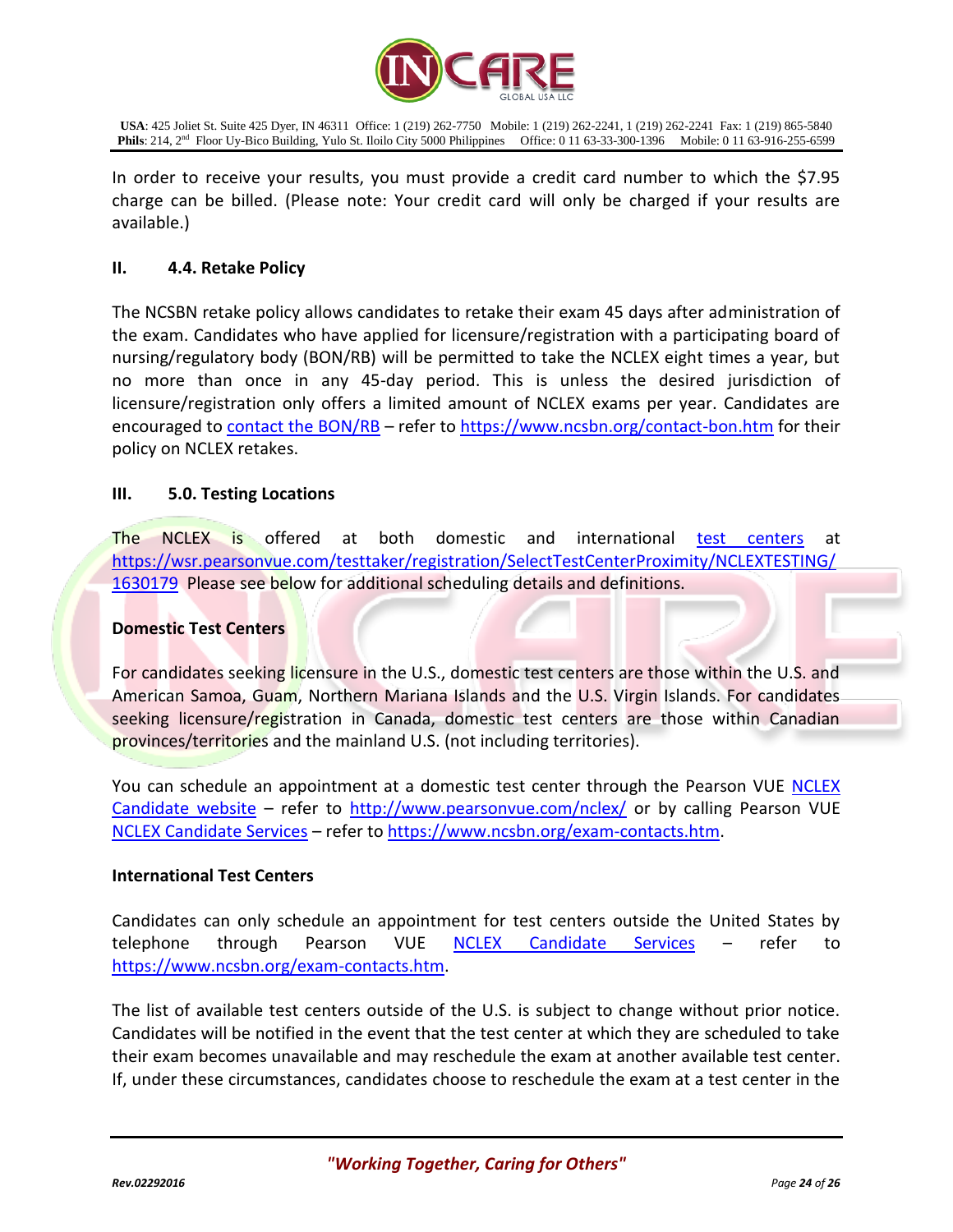

United States, the [international scheduling fee](https://www.ncsbn.org/1203.htm) – refer to<https://www.ncsbn.org/1203.htm> will be refunded.

## **Definitions of Domestic and International Test Centers**

| <b>Test Center</b><br><b>Type</b> | <b>Candidates Seeking U.S. Licensure</b>                                                                                           | <b>Candidates Seeking Canadian</b><br>Licensure/Registration*                               |
|-----------------------------------|------------------------------------------------------------------------------------------------------------------------------------|---------------------------------------------------------------------------------------------|
| <b>Domestic</b>                   | United States and Territories including<br>American Samoa, Guam, Northern<br>Mariana Islands and the U.S. Virgin<br><b>Islands</b> | Canadian Provinces/Territories and the<br>mainland United States                            |
| International                     | Test centers outside of the United<br>States and Territories listed above                                                          | Test Centers outside of Canadian<br>Provinces/Territories and the mainland<br>United States |

## **6.0. Test Plans**

You are encouraged to review the NCLEX test plans before your exam appointment. The test plans serve as blue prints to outline the content to be tested and guide the item writing process.

The basic test plans and detailed test plans for the NCLEX-RN and PN can be found below. These are updated every three years to reflect current, entry-level nursing competency. The basic version of the test plan is an overview of approved content distribution. The basic test plan is included in the detailed version of the test plan.

## **Purpose of the Detailed Test Plans**

- 1. Guide candidates preparing for the exam
- 2. Inform the direction for item development
- 3. Facilitate classification of exam items

#### **The Detailed Test Plan also includes**

- 1. Definition of each Client Needs Categories
- 2. Nursing activity statements
- 3. Detailed content examples
- 4. Sample NCLEX items
- 5. Item writing guide (educator version)